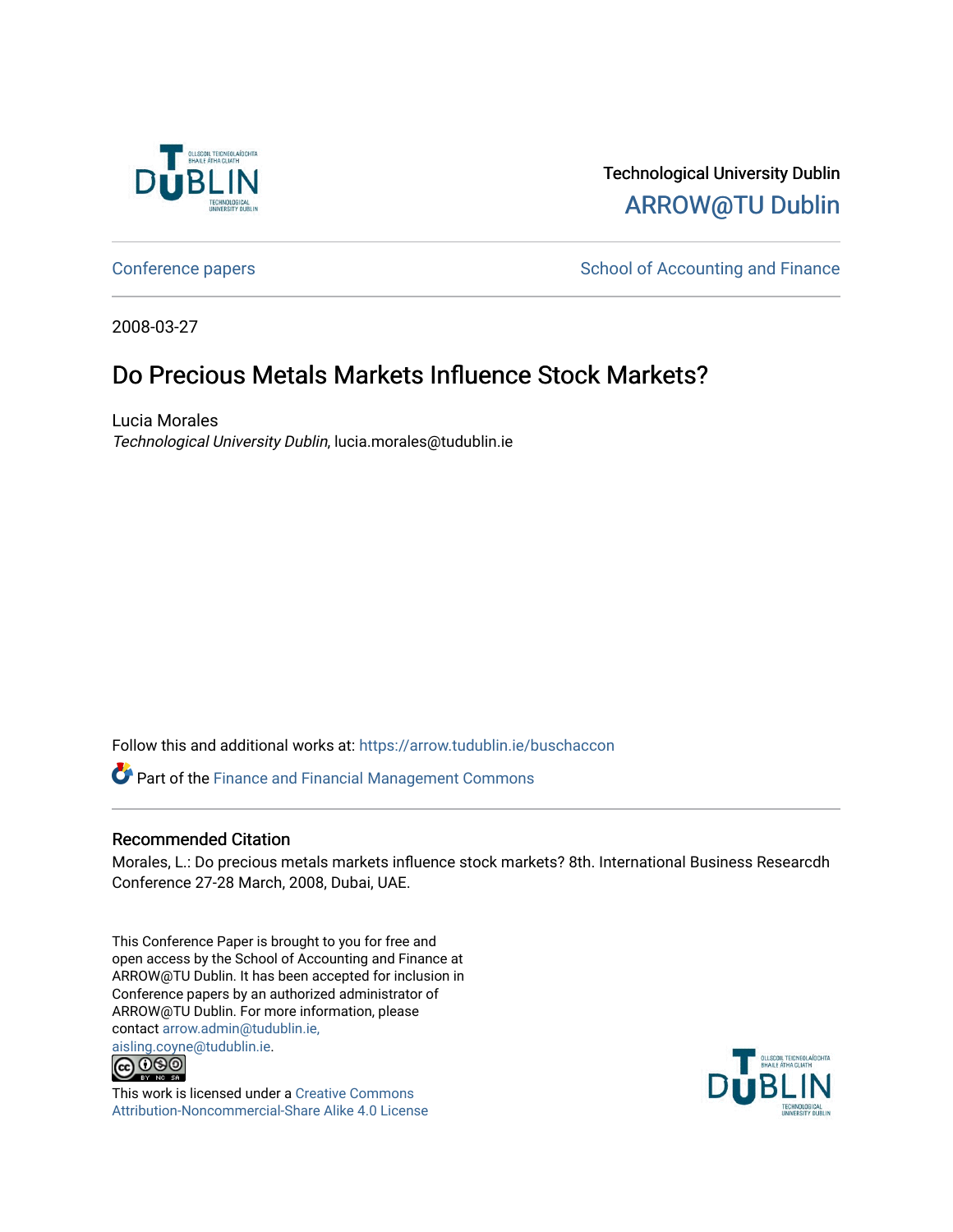# **Do Precious Metals Markets Influence Stock Markets? A Volatility Approach.**

Lucía Morales Department of Accounting and Finance Dublin Institute of Technology e-mail: lucia.morales@dit.ie

**Keywords: Stock Returns, Precious Metal Returns, EGARCH modeling, Volatility Persistence, Volatility Spillovers and Asymmetric Spillovers.** 

**JEL Codes: F, G** 

#### **Abstract**

This paper investigates the nature of volatility spillovers between stock returns and precious metals returns for the G-7 countries over the 1995-2006 period. We divide our sample into a number of sub periods, prior to, during and after the Asian crisis, with the objective to provide a wide analysis of the behaviour of these two markets taking into account the effects of the Asian crisis; we use EGARCH modelling which takes into account whether bad news has the same impact on volatility as good news. The results show that there is no evidence of volatility persistence from stock returns to precious metals returns, but overall the results are significant in the other way around. In terms of volatility spillovers effects, the main findings are that there is evidence of volatility spillovers running in a bidirectional way in almost all the cases. And finally, the results from asymmetric spillover effects show that negative news have a stronger impact in these financial markets than positive news.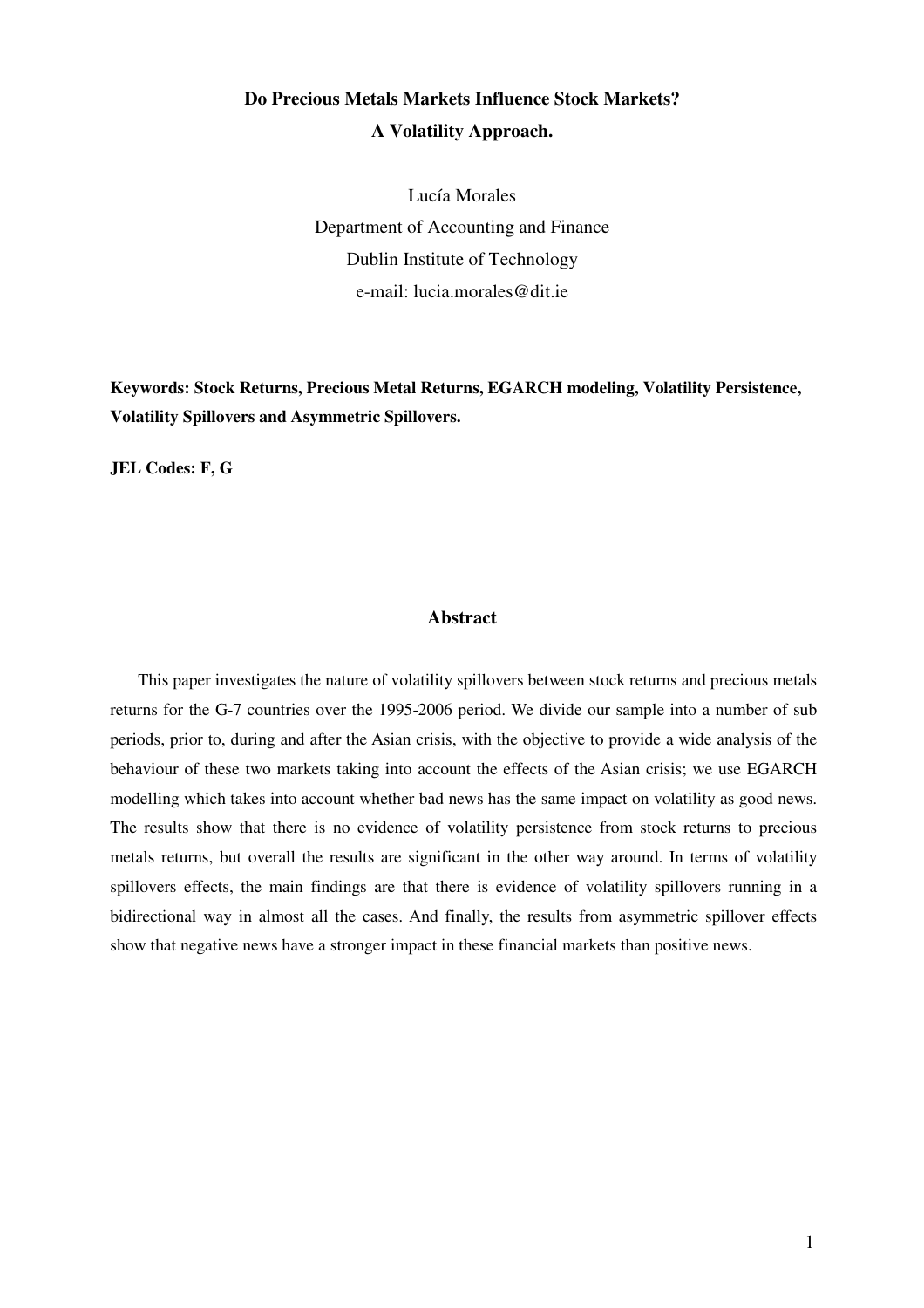## **1. Introduction**

Precious metals are of particular interest as they are important stores of value and monetary assets. In particular, gold has been a key component of global monetary reserves for trading and currency hedging (Capie, Mills and Wood, 2005). Precious metals are used in many industrial activities; they can be used in the manufacturing process in jewellery, as well as an investment and reserve of value assets. In the current situation, where financial markets are facing increasing depreciation in their assets, precious metals are bound to play an increasing role as options in modern portfolios.

Precious metals have been generally ignored by investors in the construction of their portfolios, but this trend seems to start changing. Precious metals are gaining in importance as investment opportunities a situation that has started to unfold since the US dollar began to depreciate against the Euro. In addition, there has been a growing interest in the precious metals markets by agents that incorporate metals in the production process (such as many metallurgic companies) and also by the jewellery industry, where metals like gold, platinum and silver are clearly dominant. These characteristics imply that the demand in these markets have been rising and becomes stronger.

The variability of commodities, exchange rates and stock prices has been widely investigated for many years due to its implications for the participants involved in these markets. Special attention has been paid by the investors and the hedgers that attempt to offset their exposures and risks from theses markets, must adjust their hedge ratios in accordance with the movement of these main financial markets, while on the other hand speculators rely on price volatility in order to generate business opportunities that allow them get profits and at the same time provide liquidity to the markets.

The aim of the current paper is to extend the research in this area by using a GARCH (EGARCH) analysis to model stock returns and precious metals returns volatility spillovers. We focus our attention on the use of EGARCH estimation of volatility spillovers between the major financial markets represented by the G-7 economies (Canada, France, Germany, Italy, Japan, UK and US) and the precious metals markets (gold, platinum and silver). We attempt to address the gap in the literature in this area by conducting an in-depth analysis of the relationship between these two financial markets. The current evidence has not focused on the analysis of spillovers between the two types of markets. Therefore, we analyse the relationship between these two variables in the major stock markets in order to provide evidence in the area. The remaining of the paper is set out of as follow: section 2 presents the literature review, and it brings both the theoretical and empirical evidence on the nature of linkages between stock markets and precious metals markets, section 3 describes the methodology that is used to assess the nature of volatility spillovers between stock and precious metals markets; section 4 presents our empirical results, and section 5 concludes the paper.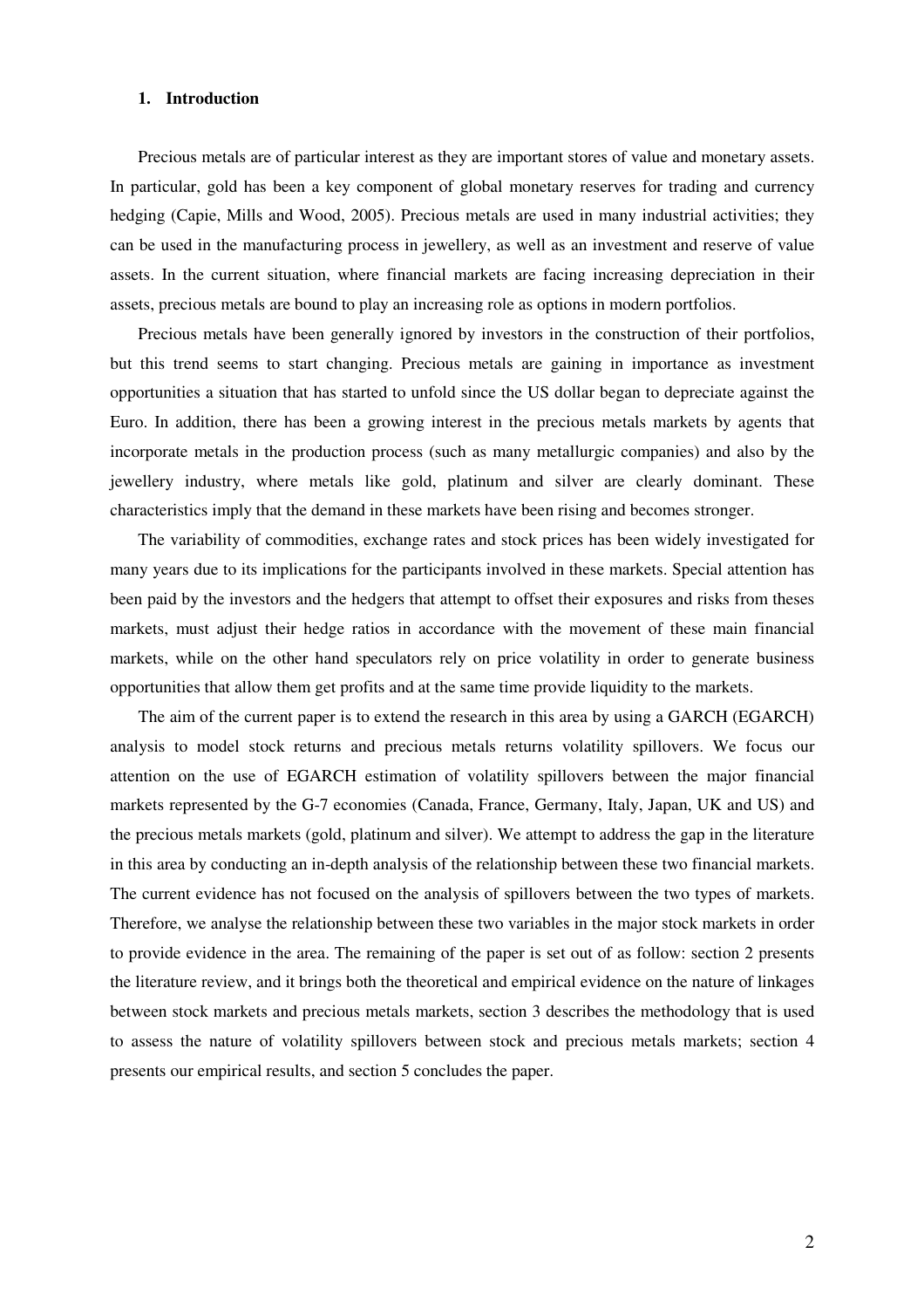## **2. Literature Review**

There is an extensive literature analysing volatility spillovers in stock markets; however, the interaction between stock markets and precious metals markets has received far less attention. It is well known that the price of various natural resource products is of high importance in both policy and business circles (Bernard, et al., 2005). Therefore the main objective of this article is to provide an analysis of the interaction existing between the major financial markets represented by the G-7 (Canada, France, Germany, Italy, Japan, UK and US) and precious metals markets (gold, platinum and silver) based on GARCH (EGARCH) techniques. The motivation for this research is that precious metals markets could represent an important option for investors in order to diversify their investment strategies and portfolios.

Engle (1982) recognised that, in certain series, there are periods in which volatility was high and others in which it was low. He saw this volatility clustering as a time-varying conditional variance. He developed and applied ARCH modelling which dispenses with such an assumption. Afterwards, Bollerslev (1986) formulated the GARCH model, by allowing the variance of a series to be decomposed into unconditional and time conditional components. These models are capable of identifying periods of relative tranquillity and volatility. Through the use of GARCH (p,q) models many analyses have provided evidence of the success of these techniques in the analysis of financial markets spillover effects. The reason for using this particular technique is derived from the characteristics of our series. The characteristics of the stock returns and of the precious metals returns show that all the series are highly leptokurtic (non-normal series), a feature that has been commonly recognised in the analysis of these kinds of time series. The literature brings evidence that the ARCH family models have been proved successful in analysing volatility effects in these series, indicating that a GARCH (EGARCH) analysis will be the most efficient way to study these financial markets .As the time series of the precious metals returns and stock markets returns follow the typical distributions that allow the use of GARCH techniques we decided to implement the EGARCH modelling in our analysis; this asymmetric model allows negative shocks to behave differently from positive shocks. The main advantage of an EGARCH model is that it overcomes the problem of the standard ARCH/GARCH models where symmetry is imposed on the conditional variance.

Taylor (1998) investigates precious metals (gold, platinum and silver) reactions against inflation. He tested the hypothesis that precious metals act as short-run and long-run hedges against inflation. He focused his analysis on the period before 1939 and around the second OPEC oil shock in 1979. During no other period could precious metals be used to hedge inflation. His analysis notices that the belief that precious metals (in particular gold) have always acted as hedges against inflation until very recently is completed unfounded. He found that there have been particular periods during the last 80 years when precious metals have been used as a short-run hedge against inflation, but they could not be used to hedge inflation around the first oil crisis in 1973/74 or during the last ten years. Since he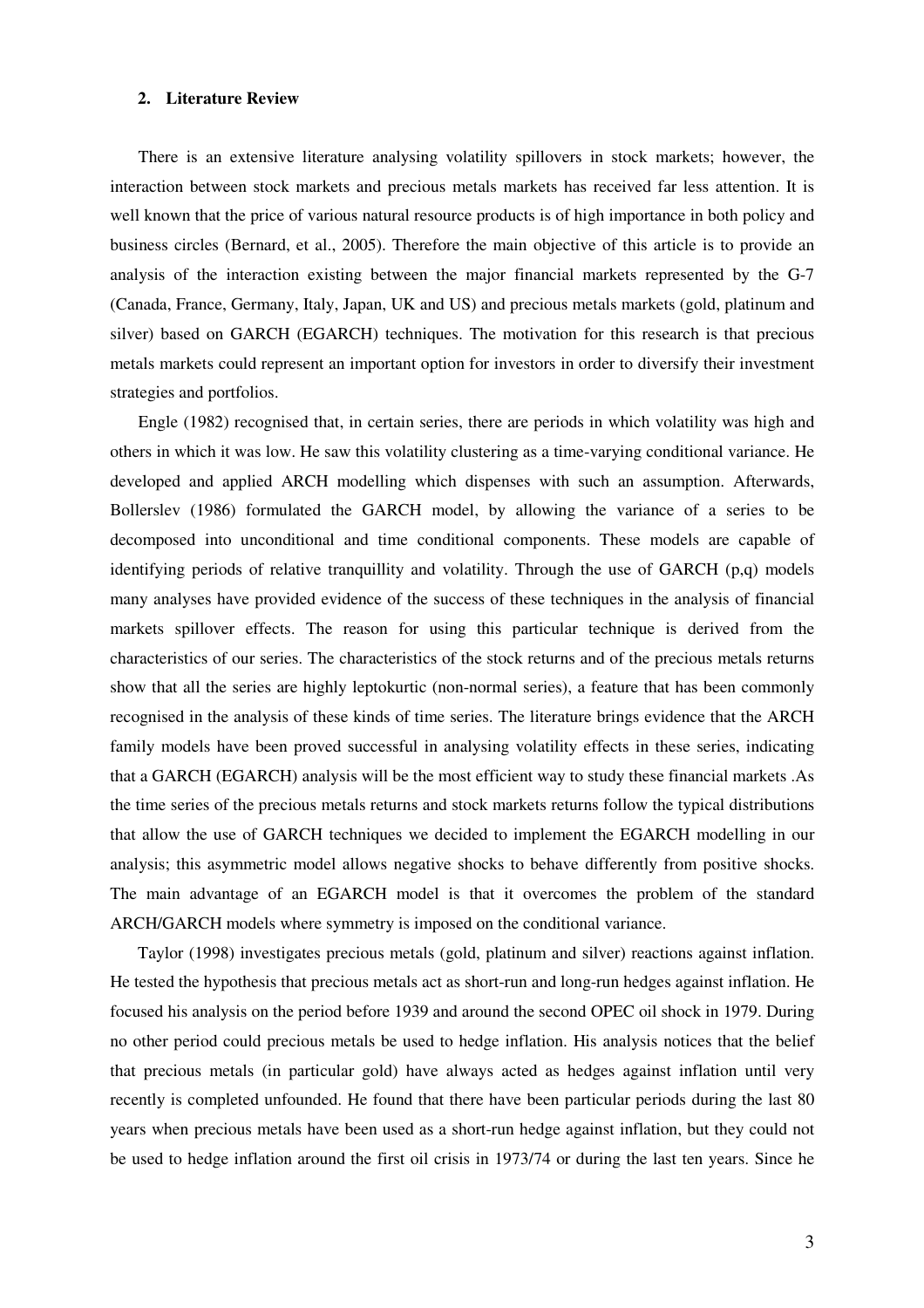found a cointegrated relationship between metal prices and the level of CPI with the help of a VAR model, it can be inferred that precious metals can be used as a long-run inflation hedge.

Mills (2003) investigated the statistical behaviour of daily gold price data from 1971 to 2002. He found that the phenomenon of volatility prices scaling with long-run correlations is important. He found that gold returns are characterised by short-run persistence and scaling with a break point of 15 days. Daily returns are highly leptokurtic with multi-period returns only recovering gaussianity after 235 days.

Aggarwal and Lucey (2005) examined the existence of psychological barriers in a variety of daily and intraday gold price series. They analysed three data sets: daily gold prices from the official London AM fix over the period 2/11/1980-31/12/200, daily data from COMEX for cash and futures gold for the period 2/11/1982-28/11/2002, high frequency data set supplied by UBS London over the period 28/08/2001-09/01/2003. They found evidence that psychological barriers at the 100's digits (price levels such as \$200, \$300, etc) do exist in daily gold prices, while the evidence is weaker for high frequency data for gold. They also found significant evidence of changes in conditional means around psychological barriers.

Bernard, Khalaf, Kichian and McMahon (2005) analysed the aluminium price series with daily, weekly and monthly frequencies. They used three econometric specifications that cover: i) randomwalk models with ARCH or GARCH effects, ii) Poisson-based jump-diffusion models with ARCH or GARCH effects and iii) mean reverting models that allow for uncertainty in equilibrium price. Their results showed that in the case of high frequency (daily and weekly) data, the mean-reverting model with stochastic convenience yield outperforms to a large extents. All other competing models for all forecast horizons, within the class of non-mean reverting GARCH processes analysed for the same frequencies models with jumps or asymmetries fare best, yet the latter remain dominated by the mean reverting models. With monthly data, the mean-reverting model still fares well in comparison with the random-walk GARCH class.

Xu and Fung (2005) examined patterns of across-market information flows for gold, platinum, and silver futures contracts traded in both the U.S and Japanese markets. They analysed daily data for gold, platinum and silver futures contracts traded in U.S and Japan over the period from November 1994 to March 2001. Their results indicate that pricing transmissions for precious metals contracts are strong across the two markets, but information flows appear to lead from the U.S market to the Japanese market in terms of returns. There are strong volatility spillover feedbacks effects across both markets and their impacts appear to be comparable and similar. They also found evidence that intraday pricing information transmission across the two precious metals futures markets is rapid, as offshore trading information can be absorbed in the domestic market within a trading day.

Batten and Lucey (2006) analysed the volatility structure of gold, trading as a futures contract on the Chicago Board of Trade using intraday (high frequency) data from January 1999 to December 2005. They used GARCH modelling and the Garman Klass estimator. They found significant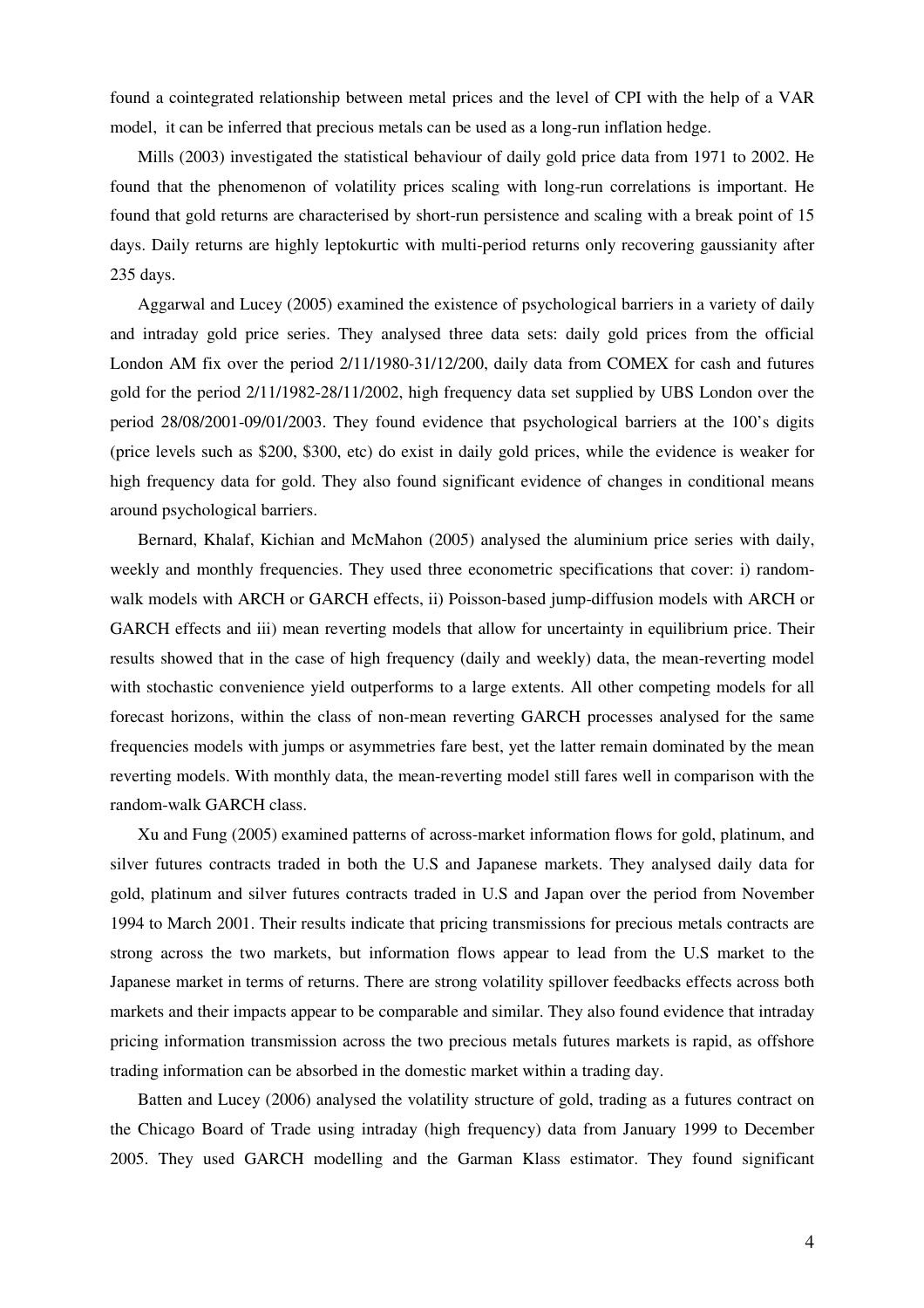variations across the trading days consistent with microstructure theories, although volatility is only slightly positively correlated with volume when measured by tick-count.

Fernandez and Lucey (2006) analyzed the implications for portfolio management of accounting for conditional heteroskedasticity and structural breaks in long-term volatility. They based their analysis in PGARCH models fitted to the return series. They used weekly data of the Dow Jones Country Titans CBT municipal bond, spot and futures prices of commodities for the period 1992- 2005. They also applied their procedure to artificial data generated from distribution functions. They conclude that neglecting GARCH effects and volatility shifts may lead to overestimating financial risk at different time horizons.

Watkins and McAleer (2006) analysed data on 3-month futures contracts for aluminium, aluminium alloy, copper, lead, nickel, tin and zinc. They estimated various long-run models using daily London Metal Exchange price data for the period 1 February 1986 to 30 September 1998. They found that in most of the samples considered for the seven metals markets, the test for cointegration determined the existence of one statistically significant long-run relationship among the futures price, spot price, stock level and interest rate. They also found that the risk premium and carry models usefully are applied to each of the LME metals markets over different time periods.

Tully and Lucey (2006) investigated the macroeconomic influences on gold using the asymmetric power GARCH model (APGARCH). They examined cash and futures prices of gold and significant economic variables over the 1983-2003 period, paying special attention to two periods, around 1987 and in 2001, the year of the equity market crashes. Their results suggest that the APGARCH model provides the most adequate description for the data, with the inclusion of a GARCH term, free power terms and unrestricted leverage effect terms. They also found that the gold cash and futures data over a long period confirmed the US dollar is the main macroeconomic variable which influences gold.

Wolfle (2006) used a dataset of 19 commodities and two stock indices (S&P 500 and Dow Jones) daily data covering the period from December 31, 1999 through May 31, 2006. He applied GARCH procedures to analyse his time series. In general he found strong evidence of interdependence among commodities. He found that Dow Jones and S&P500 Index do not spillover to commodities. The Dow Jones Index reacts on innovations for coffee and soybeans. Information transmissions between stock and commodity markets are rejected which means that commodity and stock markets are not interdependent, which supports the use of commodities to diversify risk in stock portfolios.

Hiller, Draper and Faff (2006) investigated the role of precious metals in financial markets by analysing daily data for gold, platinum and silver from 1976 to 2004. They include the S&P 500 Index as a proxy for stock market returns from the US investors' perspective. They found that all three precious metals have low correlations with stock index returns which suggest that these metals may provide diversification within broad investment portfolios. They found that normally financial portfolios that contain precious metals perform significantly better than standard equity portfolios. They also found that precious metals exhibit some hedging capability during periods of abnormal market volatility.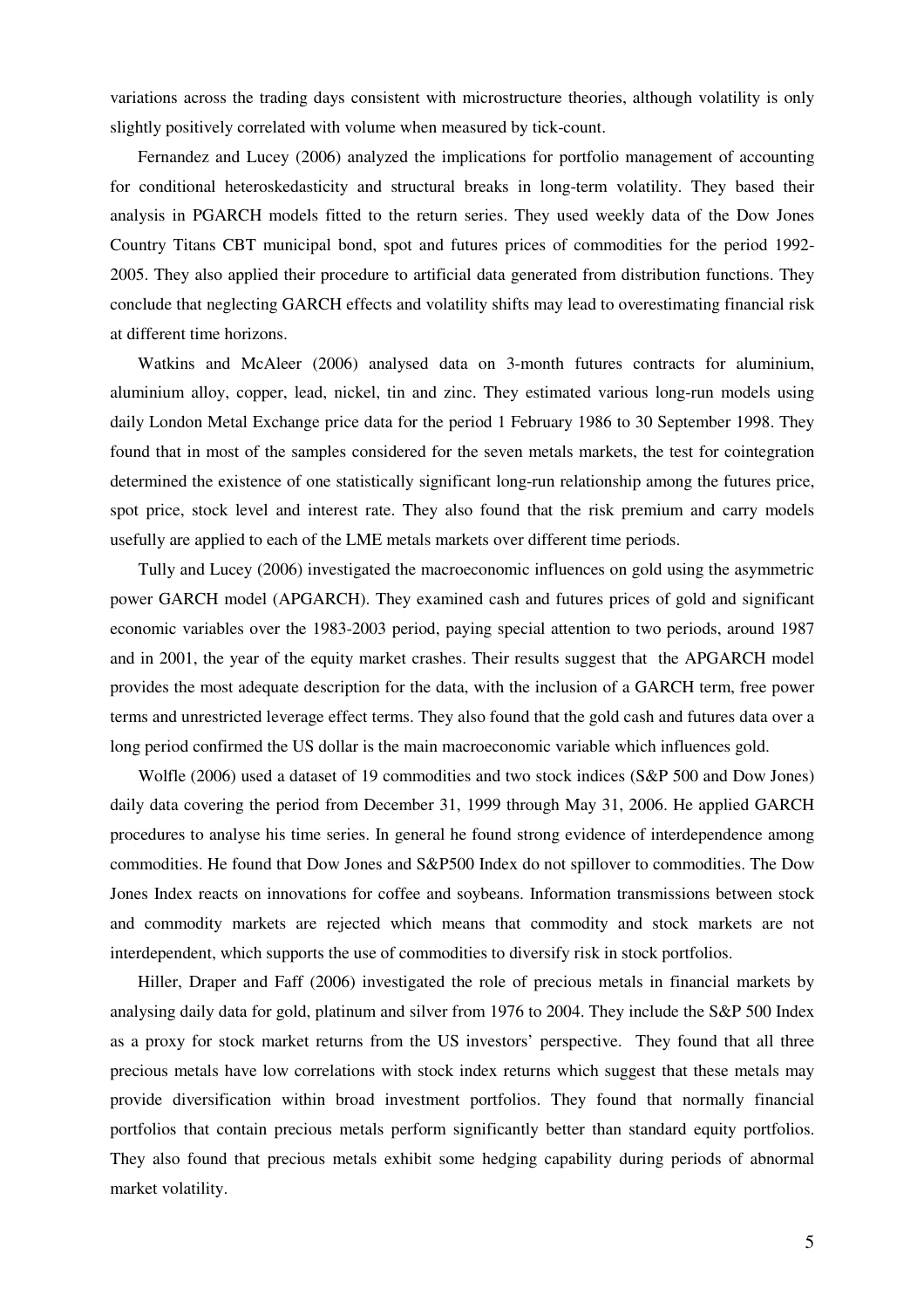Spargoli and Zagaglia (2007) studied the linkages between prices of oil futures traded on the New York Mercantile Exchange and the Intercontinental Exchange of London. They estimated a structural BEKK-GARCH model on daily data from the  $26<sup>th</sup>$  of April 1998 to the  $26<sup>th</sup>$  of April 2007 data series on prices of futures. The main conclusion from their analysis is that in normal periods, NYMEX and ICE futures are used by investors for hedging purposes. However, in turbulent periods when there are peaks in the structural conditional variance of both innovations, the structural correlation between then is positive and hedging is no more feasible.

Most of the research that have been done until now have been mainly focused in the analysis of the gold market, a main area of interest have been the role of this precious metal as a hedger against inflation, some studies have also analysed variables that could be affecting the behaviour of gold prices, but little have been done with regard to the other precious metals (silver, platinum and palladium) as it is reflected in the literature review presented. It seems that the trend is changing and researchers are starting to pay more attention to the other precious metals markets and their behaviour as they are becoming aware of the importance of these markets in terms of portfolio risk management. There is a lack of study analysing the reaction of precious metals markets to the different financial crisis that had impacted the financial markets in the past, studies that are of key importance as they could provide important information to investors in order to help them to diversify their portfolio and to design their hedging strategies.

Our contribution to the existing literature in this area is that we provide new evidence on the volatility spillovers analysis. Our approach focuses on the analysis of volatility spillovers between the seven major stock markets (represented by the G-7) precious metals markets over the time period 1995 to 2006, an analysis that, to our knowledge, has not been done until today.

## **3. Data and Methodology**

Our analysis focuses on the period 1 January 1995 to 31 December 2006. We will analyse the whole sample and also we decided to split it into three sub samples in order to provide greater details and a better understanding of volatility spillovers between stock returns and precious metals returns. Thus our first sub sample spans over the year 1995-June 1997, the period prior to the Asian crisis. As we are interested in examining if the Asian crisis could generate volatility spillovers between these financial markets the second subsample will cover the July 1997-1998 period where the crisis hit the markets, and finally our last sample period covers the years 1999-2006, where we intend to analyse the behaviour of these markets after the major shock, and how they have behaved afterwards. The data set consists of daily closing values for the stock market indices in each country as follows: Canada (S&P/TSX Composite), France (CAC 40), Germany (DAX30), Italy (MIB 30), Japan (Nikkey 225), UK (FTSE 100) and US (Dow Jones Industrial). In the case of the precious metals data, we took the US\$/Troy ounce for gold, the London Free Market Platinum price in US\$/Troy ounce, and the Zurich silver price in US\$/kilogram. All our data series are from DataStream International, giving a total of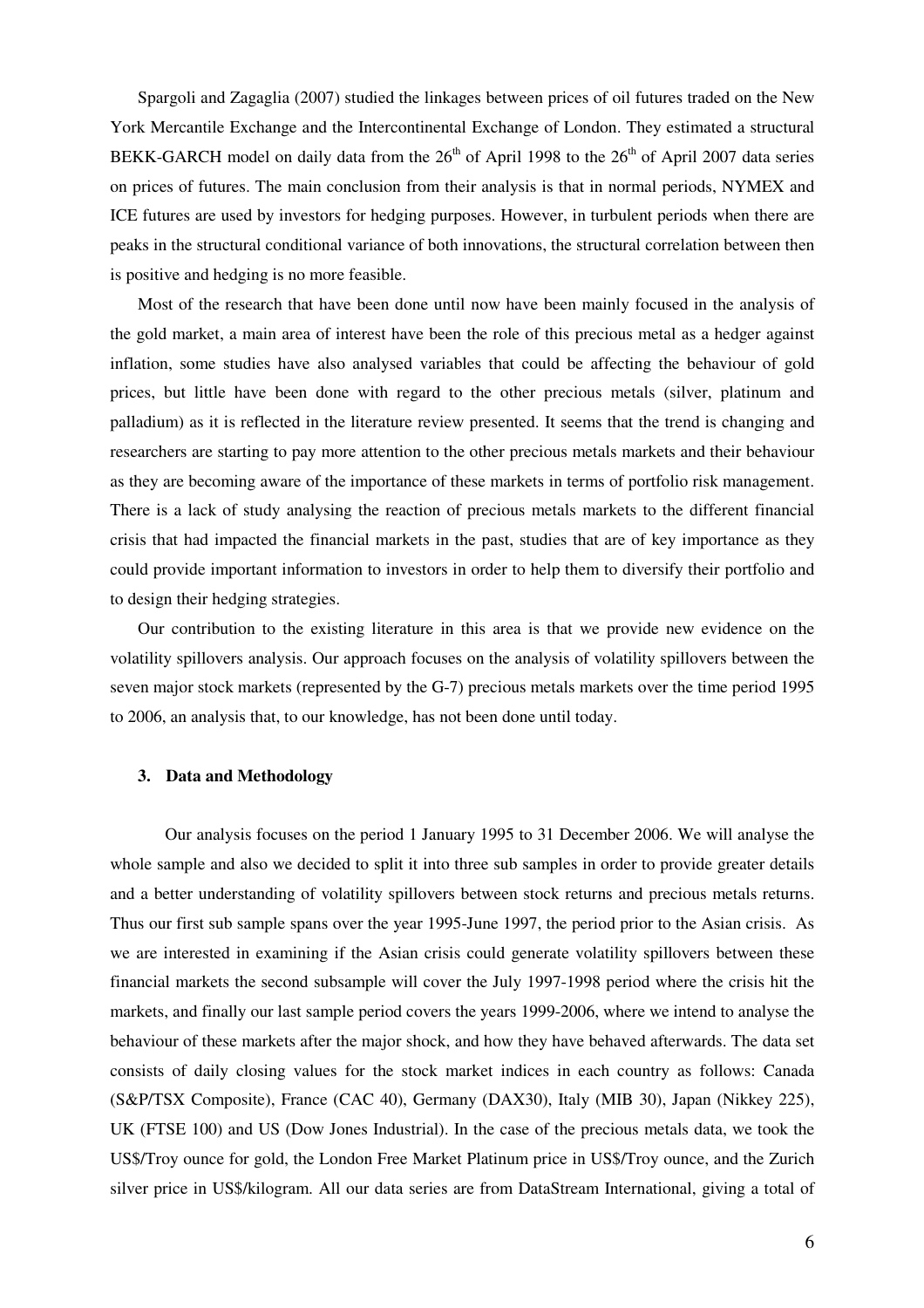3130 observations for each series. Following Kanas (2000) we use continuously compounded stock returns; we also applied the same procedure to work out the precious metals returns, calculated as the first difference of the natural log. That is, S= Stock Prices;  $S_t = \ln(P_t^s) - \ln(P_{t-1}^s)$ , and PM= Precious Metals Prices;  $PM_{t} = \ln (P_{t}^{PM}) - \ln (P_{t-1}^{PM}).$ 

 As an initial step we provide descriptive statistics for stock returns and exchange rates, in order to summarise the statistical characteristics of our sample. We then proceed and perform a stationarity test on each of the relevant variables that are included in our analysis to ensure that the results from the analysis are not spurious. We apply the Dickey Fuller (DF) test, or Augmented Dickey-Fuller test (ADF) procedure if serial correlation is present. We also apply the Lagrange Multiplier (LMF) test, to ensure that a sufficient number of lags have been added in the ADF test to ensure that there is no serial correlation present, and that the results of the ADF test are valid. The LMF test is applied given that it is valid in the presence of lagged dependent variables as well as having the advantage of testing for first and higher orders of serial correlation. If our variables are non-stationary in levels, we then proceed and perform a cointegration test on our variables using the Johansen Cointegration test to investigate the long-run relationship between Stock Prices and Precious Metals Prices. As Enders (2004) notes given that the results of the test can be quite sensitive to the lag length, the most common procedure is to estimate a Vector Autoregression (VAR) model on the undifferenced data in order to determine the lag length for the Johansen test. We estimate the lag selection tests up 20 lags. In terms of choosing between the various lag length selection criteria we follow Johansen *et al.*.(2000) who suggest that when different information criteria suggest different lag lengths, it is a common practice to select the Hannan-Quinn (HQ) criteria. Again, we ensure that the lag length selected for the VAR model is free from serial correlation after performing by applying the LMF test to test for serial correlation up to the number of lags in the VAR model. For the Johansen test, Chang and Caudill (2005) note that the  $\lambda_{\text{trace}}$  test statistic is more robust to both skewness and excess kurtosis than the  $\lambda_{\text{max}}$ test statistic; for comparative purposes, we show both the results of the  $\lambda_{\text{trace}}$  and the  $\lambda_{\text{max}}$  test statistics.

We then proceed with our volatility analysis and apply a bivariate extension of the EGARCH (*p,q*) model in order to examine whether the volatility of stock returns affects and is affected by the volatility of precious metals returns within each economy. The EGARCH specification (Nelson, 1991) is used in order to test whether the volatility spillover effects are asymmetric. For example, an asymmetric spillover from stock returns to exchange rate changes would suggest that the effect of "bad" stock market news on the exchange rate change is greater than the effect of "good" news. The model is specified as follows:

$$
S_{t} = a_{s,0} + \sum_{i=1}^{r} a_{s,i} S_{t-i} + \sum_{i=1}^{r} a_{PM,i} PM_{t-i} + e_{S,t}
$$
 (1)

$$
PM_{t} = a_{PM,0} + \sum_{i=1}^{r} a_{PM,i} PM_{t-i} + \sum_{i=1}^{r} a_{S,i} S_{t-i} + e_{PM,t}
$$
 (2)

 $e_{s,t}$  /  $\Omega_{t-1} \approx N(0, \sigma_{s,t}^2)$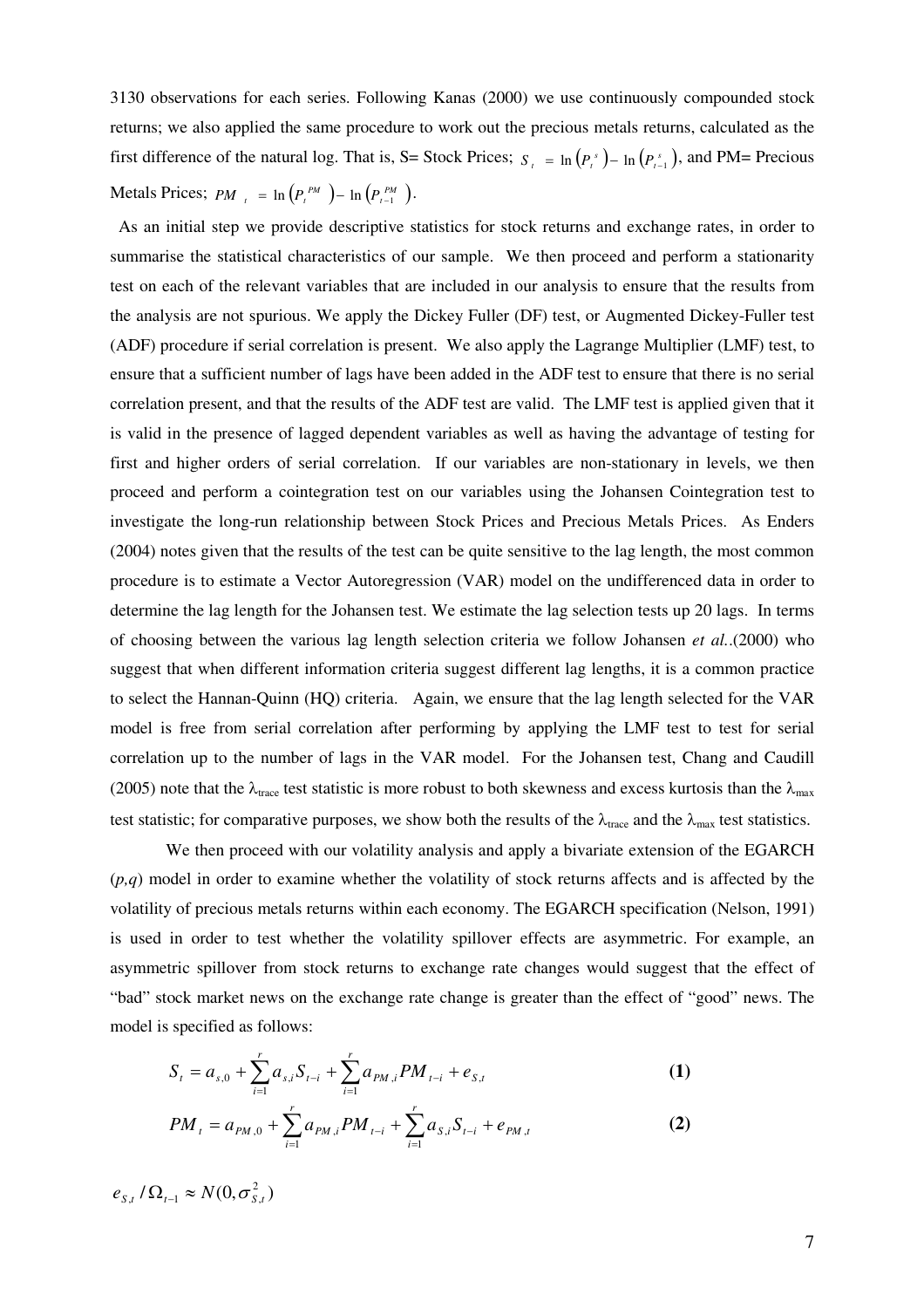$$
e_{\scriptscriptstyle PM,t}/\Omega_{\scriptscriptstyle t-1}\approx N(0,\sigma_{\scriptscriptstyle PM,t}^2)
$$

The conditional variances of stock returns and exchange rates changes are specified as follows:

$$
\sigma_{s,t}^{2} = \exp \bigg\{ c_{s,0} + \sum_{j=1}^{ps} b_{s,j} \log(\sigma_{s,t-j}^{2}) + \delta_{s,s} \big[ \big( z_{s,t-1} \big| - E \big| z_{s,t-1} \big| + \theta_{s,s} z_{s,t-1} \big) + \delta_{s,PM} \big[ \big( z_{PM,t-1} \big| - E \big| z_{PM,t-1} \big| + \theta_{s,PMzPM,t-1} \big) \big] \big]
$$
\n
$$
\sigma_{PM,t}^{2} = \exp \bigg\{ c_{PM,0} + \sum_{j=1}^{ps} b_{PM,j} \log(\sigma_{PM,t-j}^{2}) + \delta_{PM,PM} \big[ \big( z_{PM,t-1} \big| - E \big| z_{PM,t-1} \big| + \theta_{PM,PMz,t-1} \big) + \delta_{PM,s} \big[ \big( z_{S,t-1} \big| - E \big| z_{S,t-1} \big| + \theta_{PM,SzPM,t-1} \big) \big] \big]
$$
\n(4)

 $\sigma_{S,PM,T} = \rho_{PM} \sigma_{S,t} \sigma_{PM,t}$ 

Each of the relevant terms in equations (1-4) is explained in detail in Table A.

We specify the number of lags for the conditional mean equations (1) and (2) using the Hannan-Quinn (HQ) criterion; Griffin *et al.* (2005), Andersen *et al.* (2004), and Stulz *et al.* (2002) all note that the HQ criterion is preferable to the more commonly used Akaike's Information Criteria (AIC), as the latter tends to overparameterize the models<sup>1</sup>. Next we apply the likelihood ratio (LR) test to determine the lag truncation length, *p*. We perform separate LR tests on the stock returns and exchange rate conditional variance equations (8) and (9) to determine the optimal lag length for the EGARCH specification of each equation. Hamilton (1994) defines the LR test as follows:  $2|L(\hat{\theta}) - L(\tilde{\theta})| \approx \chi^2(m)$ , where  $L(\hat{\theta})$  denotes the value of the log likelihood function of the unrestricted estimate and  $L(\tilde{\theta})$  denotes the value of the log likelihood functions of the restricted estimate. Bollerslev-Woolridge robust *t*-statistics are derived to take into account possible nonnormality of the residuals. All results are generated using the EVIEWS statistical programme.

#### **4. Empirical Results**

 $\overline{a}$ 

Our empirical results are presented through 4.1 to 4.5 sections. First we start presenting the basic descriptive statistics of our dataset which provide us with the details and characteristics of our series; second we will present the results of the unit roots analysis, the likelihood ratio tests performed and the basic tests that will provide the necessary information to identify which  $EGARCH(p,q)$ specification will be the most appropriate to model our two financial variables; and finally, we present the results of the EGARCH analysis, results that will provide information of volatility persistence, volatility spillovers and asymmetric spillovers effects from stock returns to precious metals returns and vice versa.

 **(3)** 

<sup>&</sup>lt;sup>1</sup> For brevity here we do not report the number of lags selected for the conditional mean equations for stock prices and exchange rates for each period.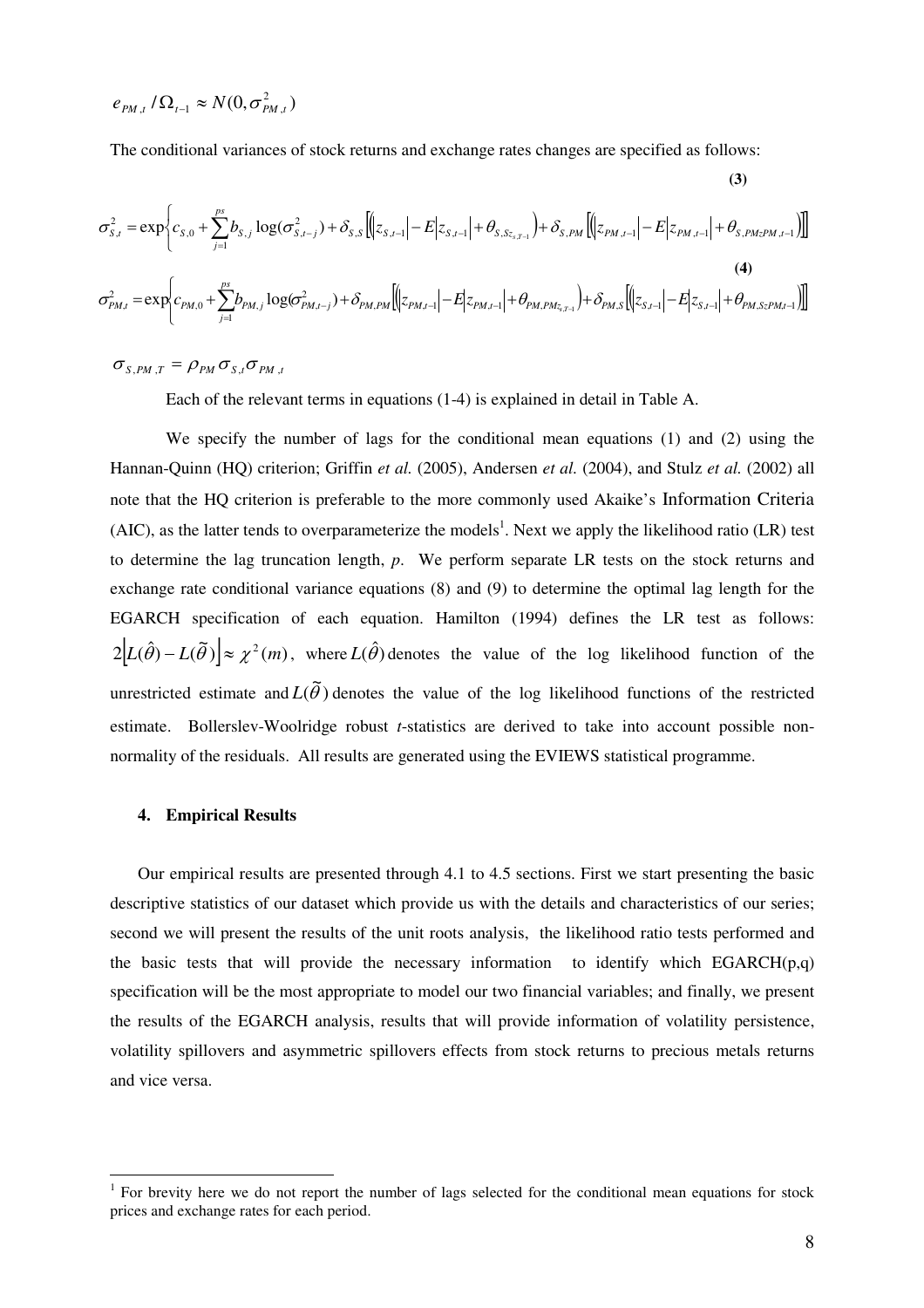#### *4.1 Descriptive Statistics*

In relation to the descriptive statistics of stock returns ( results are given in table 1 and table 2), we found a common trend. During the four periods of analysis, almost all markets present positive and small values, the exceptions being Nikkei 225 for the whole period, DAX 30 for 1995-June 1997 and Nikkei 225 for July 1997-1998 where the means are negative. The case of Japan reflects the extent o the Asian crisis. With regard to the precious metals markets the situation is rather different; our results show that for the whole sample the mean for platinum is negative while for gold and silver, they are positive. But when we analyse the sub samples, the situation change. During the time previous to the crisis i.e. from 1995 to June 1997, gold and silver are showing negative means, results that are also negative for these two metals plus platinum during the crisis, the results for the last sub sample are showing positive means in all the cases . The analysis of the stock returns volatility for all our samples shows that overall the Nikkei 225, DAX30 and MIB30 are the most volatile stock returns series, with a daily standard deviation moving from 1.35% to 1.49% during 1995-2006, the most volatile period being during July 1997-1998 where the values where moving from 1.67% to 1.80% on a daily basis. In terms of the precious metals markets, silver is the most volatile returns series in all the periods under analysis, reaching the highest values for all three metals during the crisis period where the standard deviations are moving from 0.69% to 1.75%. The skewness and kurtosis coefficients indicate that stock returns and precious metals returns are leptokurtic relative to the normal distribution, which Caporale *et al.*. (2002) note is a common finding for stock returns. The Jarque-Bera test also rejects the hypothesis that stock returns and precious metals returns are normally distributed in all the cases.

## *Unit Roots and Likelihood Tests*

 $\overline{a}$ 

The results from the ADF tests are given in table 3. The values of the test statistics indicate that we can reject the null hypothesis of the existence of a unit root in levels for all variables during all periods indicating that all series are  $I(0)$ .<sup>2</sup> Given that all variables are integrated of the same order, (i.e. *I(0),* we proceed directly to perform our volatility analysis using EGARCH (*p,q)* modelling.

In order to establish the correct lag length for the EGARCH model, we apply the Likelihood Ratio test. The results from this test for each of ours series are set out in tables 4 to 5.

We have marked with an asterisk the instances where we reject the null hypothesis; thus the estimates marked with an asterisk indicate where we have selected the EGARCH (2,1) model.. There was a mix of  $(1,1)$  and  $(2,1)$  models chosen for the different stock returns and precious metals returns, where the  $(2,1)$  model seems to be dominant.

 $2^2$  The LMF test results indicated that the ADF tests were free from serial correlation; for brevity we do not show the test results here.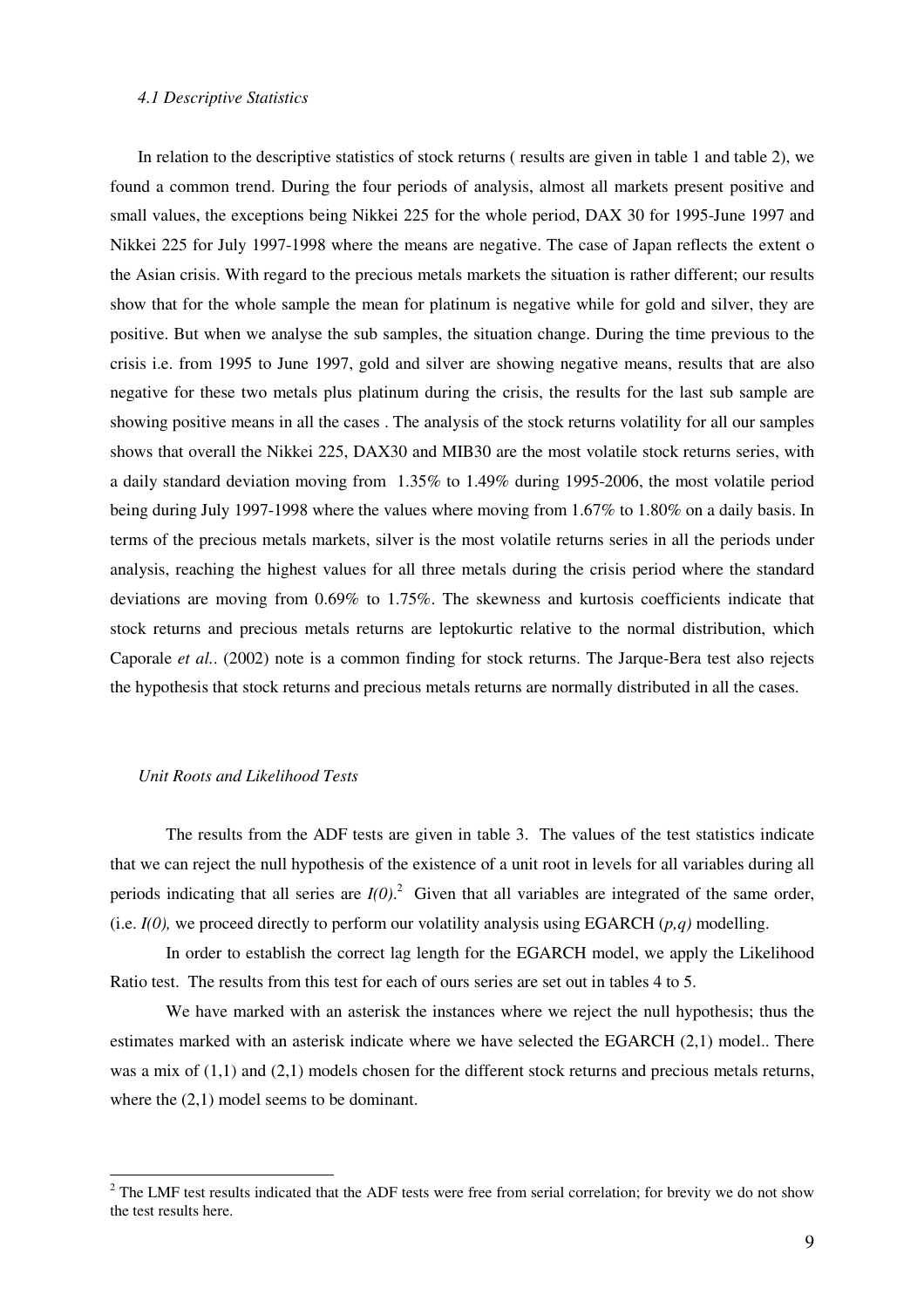The estimated parameters from the EGARCH estimation are set out in tables 6 to 8, for the four periods of analysis (1995-2006, 1995-June 1997, July 1997-1998 and 1999-06). The *p*-values are given in parentheses beneath each coefficient estimate. Those coefficient estimates which are significant at 1%, 5% and 10% levels are marked with the appropriate asterisk. And finally the diagnostic test on EGARCH models is set out in table 9 to 12.

#### *Volatility Persistence*

Analysing the results that we got from the coefficients on the volatility persistence term (results presented in table 6) the results vary depending on the country and the equation under analysis, but we find that in the majority of the cases the coefficients are insignificant in the case of volatility persistence running from stock returns to precious metals returns. In the opposite way this is not live for France, Germany, Japan and the US for all four periods. This result is surprising given that persistence is a feature of many financial markets data; therefore we expected to find evidence of significant coefficients in most of the cases. In relation to the remaining countries our results are quite mixed. If we analyse the case of Canada the results are showing insignificant coefficients during July 1997-1998 from stock returns to platinum and silver, and also insignificant coefficients in the latest period 1999-2006 in the case of silver. The analysis of Italy shows insignificant coefficients in our latest period of analysis from stock returns to all the three precious metals returns, and finally in the case of the UK the coefficients are insignificant from stock returns to precious metals returns during 1995-June1997 and in the case of platinum and silver during July1997-1998 (this results are presented in table 6). An interesting feature of our results is the insignificant coefficients obtained for the period where the Asian financial crisis happened; we expected to find significant coefficients during this particular time as the effect of the Asian crisis could be dragging all the markets into recession, expectations that are not supported by our results.

When we analyse the results in the case of volatility persistence from precious metals returns to stock returns our results are consistent in almost all the cases. The coefficients appear to be significant on the whole analysis, a few exceptions occur and they are located during the Asian crisis time period, where in most of the cases we found insignificant coefficients. For example in the case of Canada, France, Italy, the UK and the USA the coefficients are insignificant in the case of gold and platinum during July1997-1998. With regard to the rest of the time periods we found insignificant coefficients for France in the case of gold and finally for Japan there is an insignificant coefficient during 1999- 2006 with regard to gold.

Volatility persistence is a common finding is financial markets returns situation that is reflected by the findings of significant coefficients; If the following coefficients are significant and greater than

zero ( $\sum_{j=1}^{ps}$ *j*  $b_{\mathrm{s},j}$ 1 , and  $\sum_{j=1}^{pE}$ *j*  $b_{\scriptscriptstyle PM,j}$ 1  $_{,j}$   $>$ 0) implies that a deviation of the price from it is expected value will

causes the variance of the price to be larger than otherwise, what will means that the amplitude of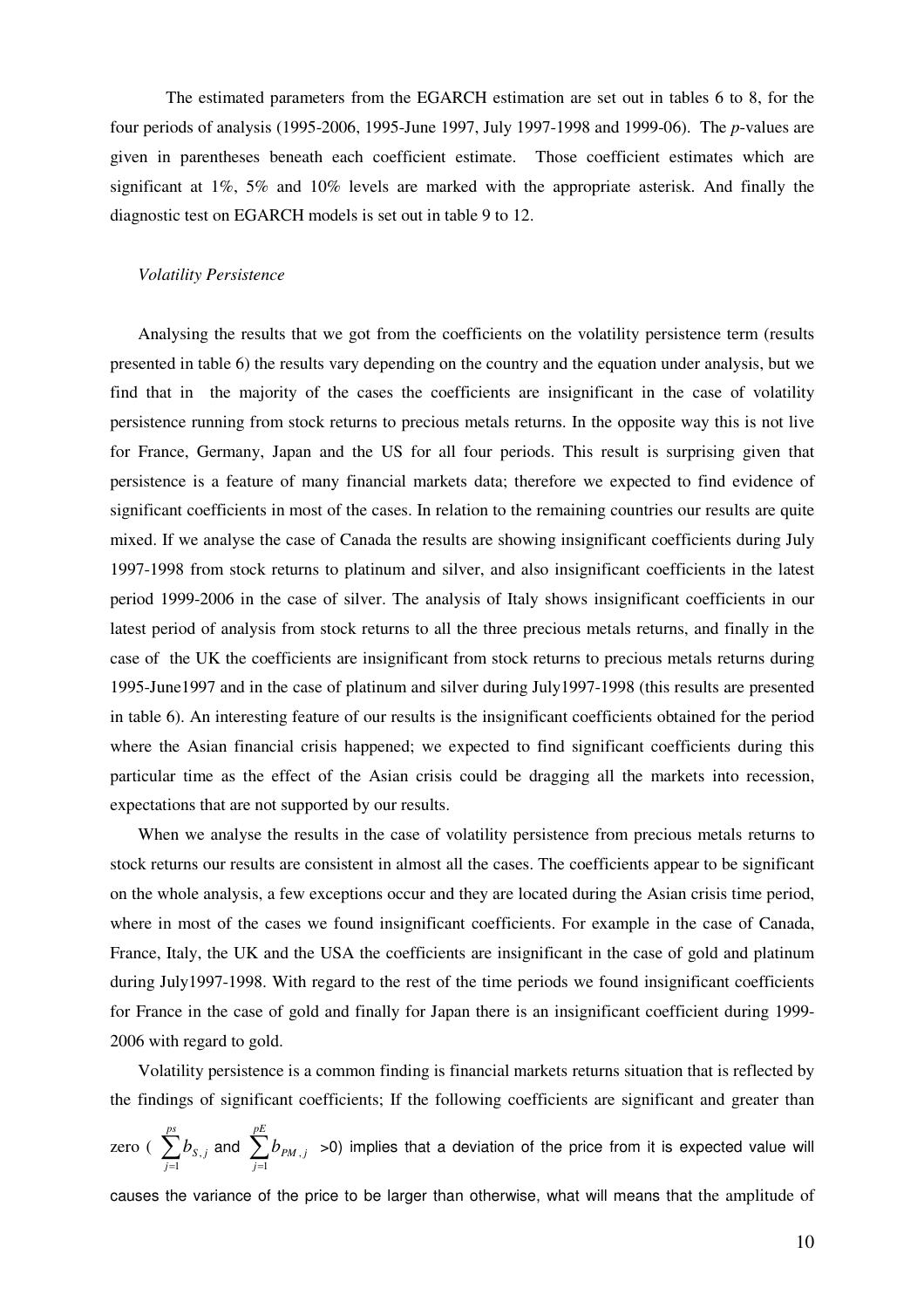returns fluctuations represents the amount of variation of the returns during a short-time. In the presence of long memory process on volatility will means, that the fluctuations will remain in the markets for a while with the uncertainty that this situation will bring to the markets, what has important consequences in terms of risk management. Investors base their decisions in expectations, therefore, the diversity of expectations cause variability of stock returns. The insignificance of the volatility persistence coefficients found in this analysis in the precious metals returns could reflect that in general basis investors expect stability in the precious metals prices, therefore, their expectations tend to be constant and stable along time, situation that will be translated in the precious metals markets returns as a lower fluctuation in their prices. Characteristic that is supported by the appreciation of precious metals as store of value what directly implies the expectation of stability in prices.

 Therefore, our volatility persistence analysis shows that overall there are no significant coefficients from stock returns to precious metals returns, this results indicates that stock markets returns fluctuations does not generate greater impacts on the precious metals while opposite results are obtained for the precious metals returns to stock returns, where almost all the coefficients appear indeed to be significant, indicating that when the precious metals markets face fluctuations, this movements will be transmitted to the stock markets, taking into account that precious metals markets are appreciated as more stable markets than the stock markets, fluctuations generated in these markets will be perceived as a sign of uncertainty in the rest of the markets where predictions and expectations will be affected and therefore these changes will be transmitted in the markets in terms of prices fluctuations and therefore volatility in returns.

 Wu (2005) notes that a necessary condition for the **vo**latility persistence terms to be stable is that the value of the estimated coefficients should be less than one; for our results, this applies in all cases for the four periods in the case of the persistence terms for both stock returns and exchange rates where the magnitude of the coefficients are all less than one in all the cases and more importantly in the case where the coefficients are significant.

#### *Volatility Spillovers*

The analysis of the coefficients for the volatility spillovers are presented in table 7, the results are quite consistent across countries. Dealing first with spillovers from stock markets to precious metals returns, our main results are showing evidence of volatility spillovers from these markets to the precious metals markets at 1%, 5% and 10% significance levels. Some exceptions are found with regard to this evidence but most of them are affecting particular time periods. For example if we start to analyse the results per sample period we found that during the whole sample 1995-2006 all the coefficients are significant for all the countries and all the markets. In relation to the period prior to the Asian crisis (1995-June1997), the results show insignificant coefficients in the case of Canada and Italy. Regarding the Asian crisis period (July1997-1998) the coefficients are insignificant for all three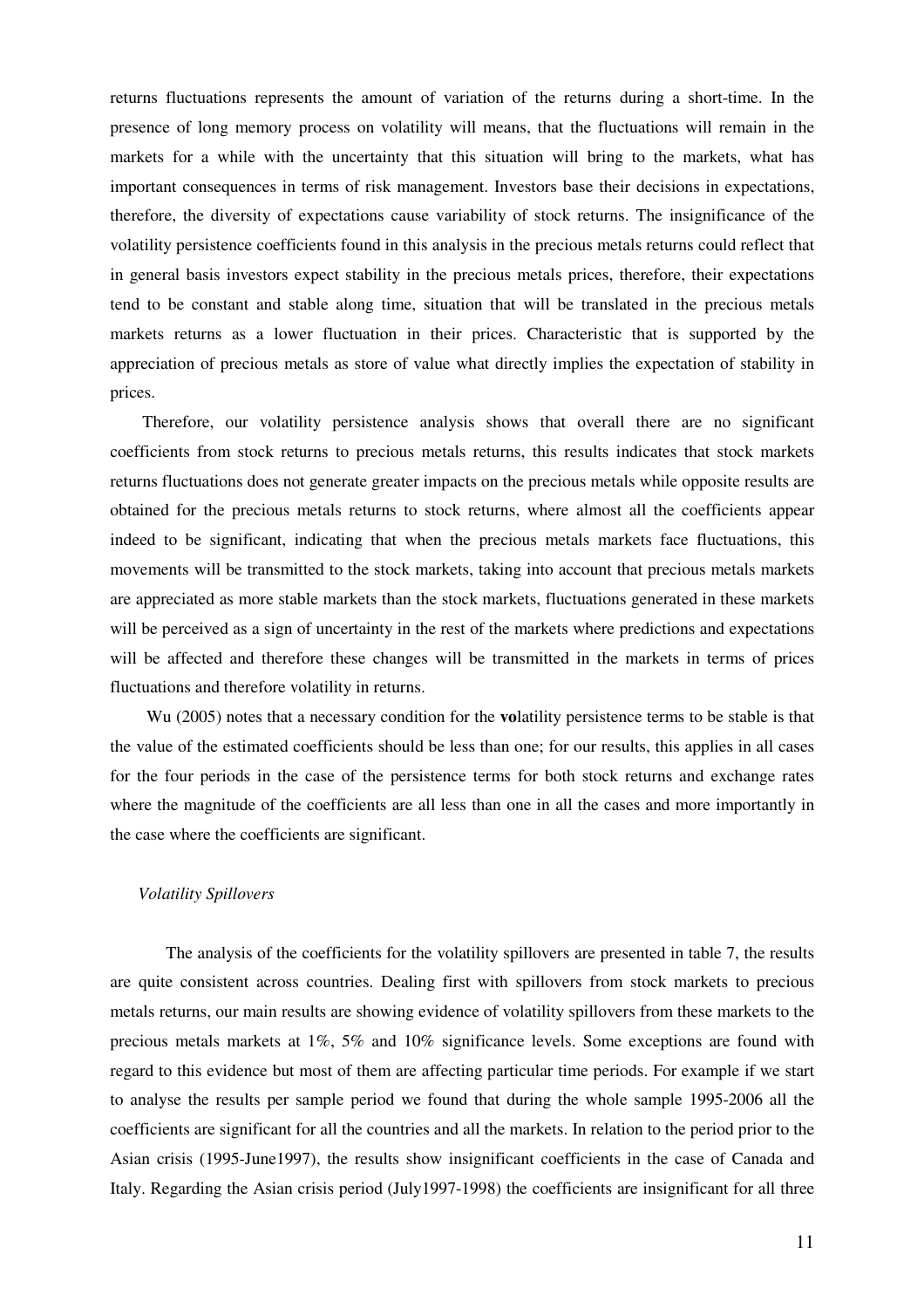periods just in the case of Italy. And finally during our last period of study (1999-2006) all our results appear to be significant.

In terms of volatility spillovers from precious metals returns to stock returns, the results are significant and consistent across countries and over time in most of the cases. As it happened when we analysed the relationship from stock returns to precious metals returns we found few exceptions. Analysing our whole sample we found that our coefficients are significant in all the cases through all the countries. Regarding the time periods prior to and during the Asian crisis we found that in all the countries and just in the case of gold the coefficients are insignificant. And finally during the last period of study the coefficients are insignificant in relation to silver in the cases of France, Germany and Italy (table 7).

Significant coefficients are indicative of integration between stock markets and precious metals markets as well as indicating that the volatility of stock returns was a determinant of the volatility of precious metals returns and vice versa, meaning that information contained in stock prices impacted on the behaviour of precious metals returns and the opposite way around in these markets. The consistency in our results is evidence of integration between these markets. These results are showing that these markets are initially influenced, this means that at times of shocks or crises, these markets will generate reaction in each other.

#### *4.5 Asymmetric Spillovers*

For the asymmetric spillover effects from stock returns to precious metals returns we found that the coefficients are significant in almost all cases for all periods, with the following exceptions: during 1995-June1997 the coefficients are insignificant in the cases of all countries with regard to silver and during July1997-1998 for Japan in the case of silver and for the UK from stock returns to gold (results presented in table 8). The existence of insignificant coefficients indicates that the spillover effects in these instances are symmetric, that is that positive and negative shocks have the same impact on volatility.

The diagnostic tests on the standardised residuals are listed for each country in Tables 9-12. The Jarque-Bera test indicates that we reject the hypothesis that the residuals are normally distributed, hence justifying the use of the Bollerslev-Woolridge robust *t*-statistics. The Ljung-Box statistics for all three periods for all countries indicate that there are no residual linear or non linear dependencies. There are some exceptions where the coefficient was not significant but the problem was corrected after introducing more lags into the test. Finally to check the validity of the assumption of constant correlation adopted in the estimation of the bivariate models (Kanas, 2000), the LB statistics for the cross products of the standardised residuals from the stock returns equation and from the exchange rate equation are calculated and these statistics indicated that the assumption of constant correlation over time can be accepted.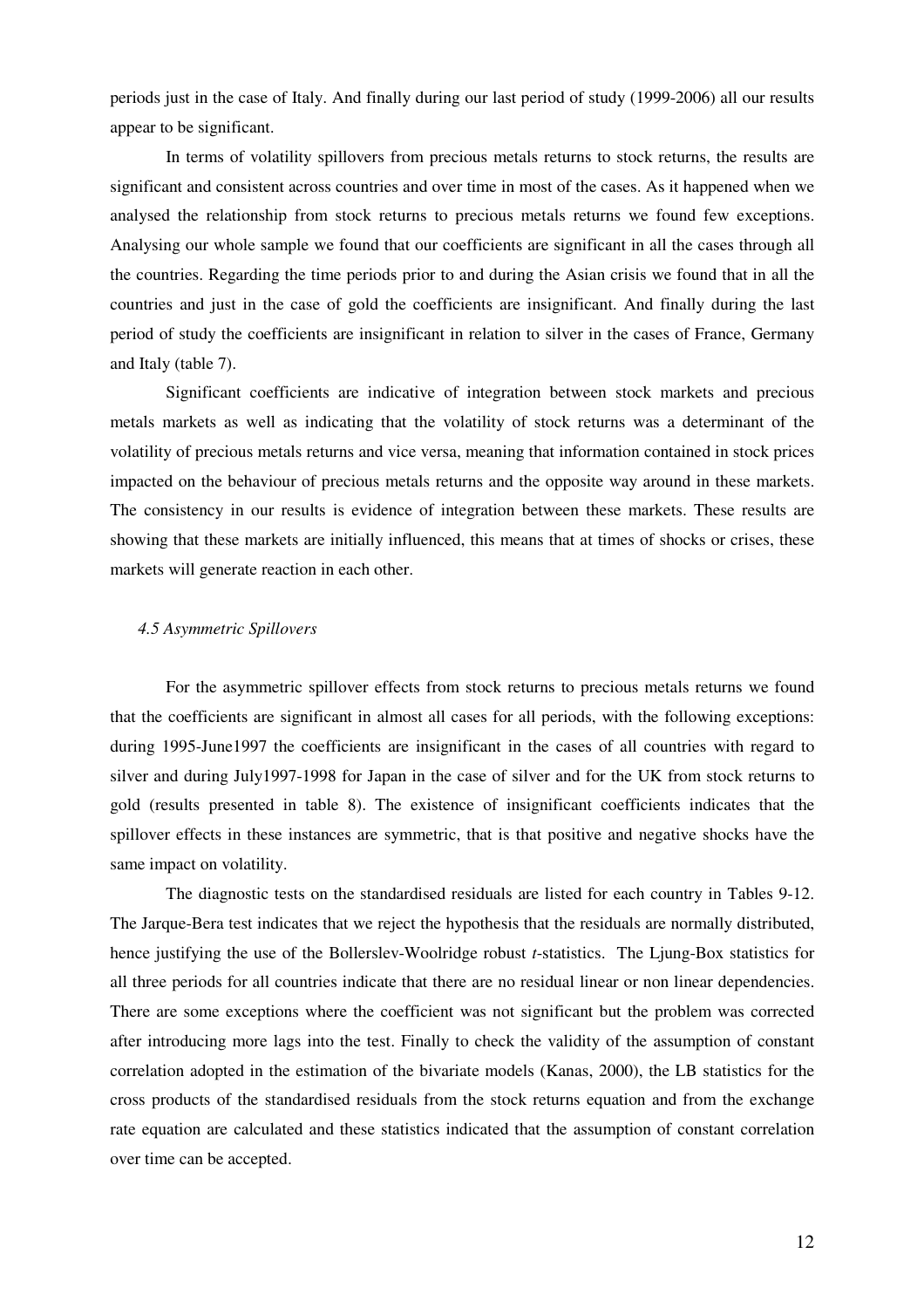## **5. Conclusions**

The existing literature shows that little attention has been paid to the study of interlinkages between stock markets and precious metals markets and in particular to the analysis of volatility spillovers between them. The relationships between stock returns and precious metals returns demand more research, as these two markets are very important in terms of portfolio and risk management decisions. Hillier, Draper and Faff (2006) notice that gold, platinum and silver have the potential to play a diversifying role in investment portfolios, as precious metals exhibit some hedging capability during periods of abnormal markets volatility. Wolfle (2006) analysed relationships between commodities and two stock markets and he concluded that information transmission between stock and commodity markets is rejected; consequently his findings support the use of commodities to diversify risk in stock portfolios. Therefore, our analysis is motivated but the results of previous studies, where precious metals markets appeared to be an interesting option for investors to diversify their portfolios and to implement their hedging techniques.

The main findings could be summarised as follows: in terms of volatility persistence, our analysis shows that overall there are no significant coefficients from stock returns to precious metals returns, while there is an opposite result in the opposite case, where almost all the coefficients appear to be significant. The analysis of the coefficients for the volatility spillovers shows that the results are quite consistent across countries, and markets over time in most of the cases, meaning that information from stock markets affects precious metals markets and vice versa. The results from the asymmetric spillovers analysis show that overall good news have less of an impact in the markets than bad news.

Our results are consistent with Wolfle (2006) with regard to insignificant evidence effects that were found running from the stock markets to the commodities markets, but our results differ in the opposite direction, where we found significant coefficients in some of the cases.

After getting the results from our EGARCH methodology and taking into account that even the results are showing that stock returns and precious markets returns are influenced by the information, reactions, shocks, events that take place in any of them, a question that will be necessary to address in a future research is which markets are being affected to a greater extent. If we found that stock returns are affected more negatively than precious metals it will mean that investors will be able to use precious metals to diversify their portfolio. As even the economy becomes in crisis of shock, probably metal markets will suffer a lower effect than stock markets. This is because they are characterized as a store of value and they will tend to keep their value for a longer period than in the case of the stock markets; then the use of precious metals markets could be important in order to prevent bigger loses.

Investors can use precious metals markets to diversify their portfolio in situations were the national currency is depreciating or where the stock markets returns decrease. Also it will be interesting to analyse if in some occasions it could be possible that the precious metals returns could be higher than the stock markets returns. Tully and Lucey (2006) found that dollar depreciation and a growing risk of dollar devaluation are likely to strengthen investors demand for gold. Financial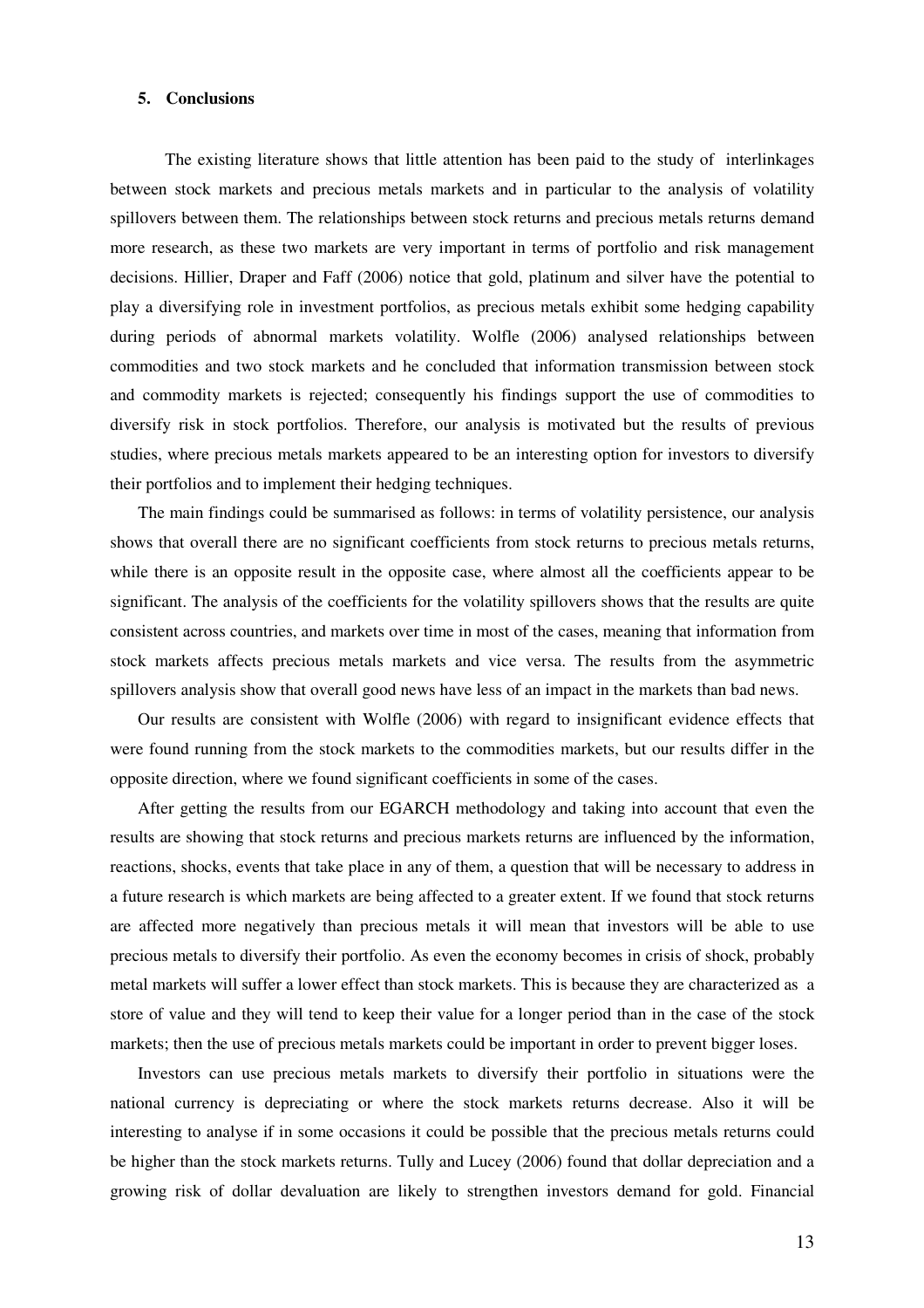analysts have attributed to the rise in gold's price, the depreciation of the dollar value on international markets. Traditionally gold has played a significant role during times of political and economic crises and during equity market crashes. This is still the case in a post Bretton-Woods era.

Our results provide evidence of the need for further research in this area. Possible extensions could focus to implement this analysis in the case of the European markets, using multivariate techniques where key indicators such as economic growth, the interest rates and exchange rates should be included in the analysis in order to get information of the reaction of the markets when changes in interest rates or currency depreciation/appreciation occur.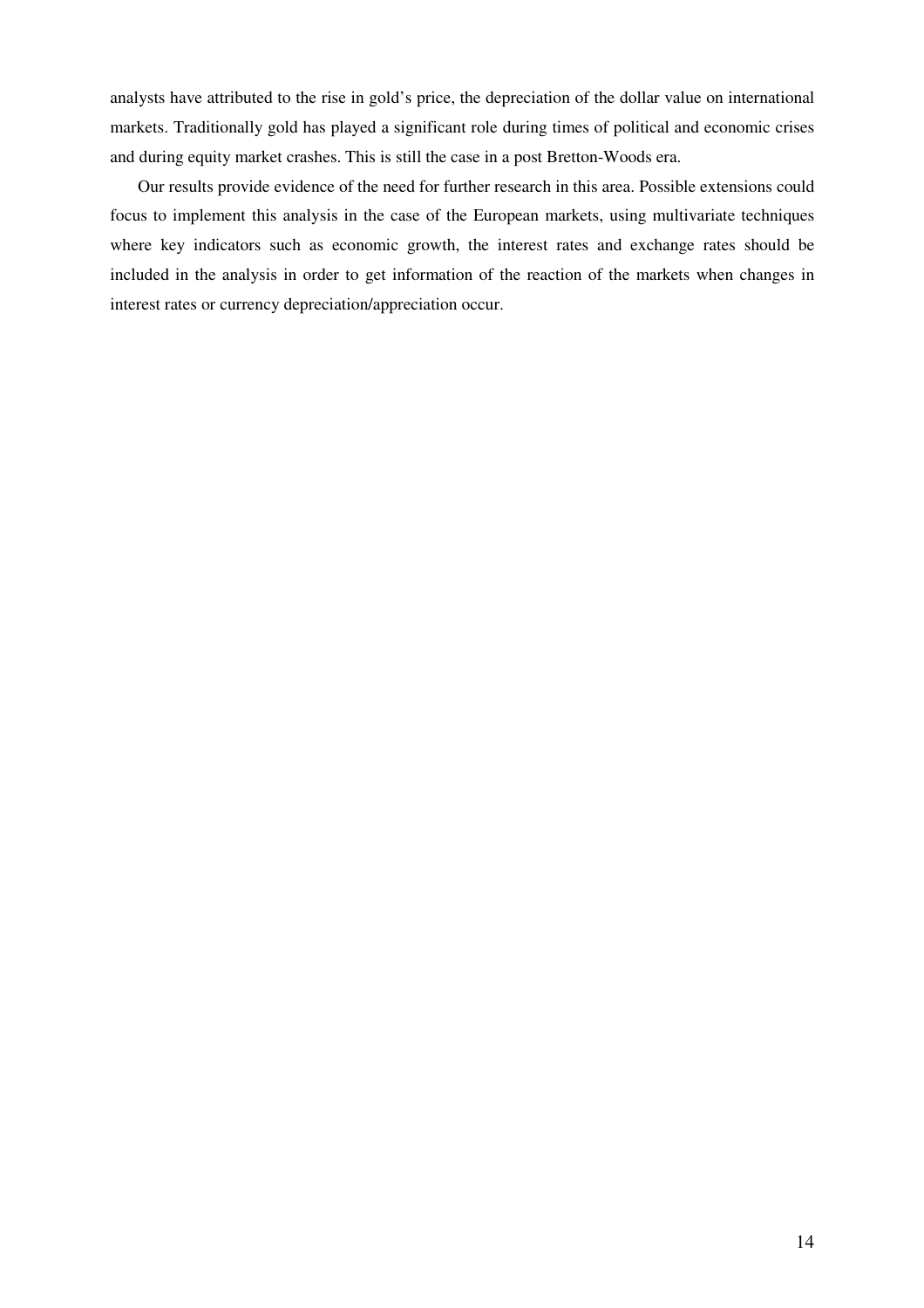# **References**

- Aggarwal, R., and Lucey, B., (2005), "Psychological Barriers in Gold Prices?. IIIS Discussion Paper n.53. Dublin. http://www.tcd.ie/iiis/documents/discussion/pdfs/iiisdp53.pdf
- Allen, D., Cruickshank, S., (2000), " Empirical Testing of the Samuelson Hypothesis: An Application to Futures Markets in Australia, Singapore and the UK"
- Battan, J., and Lucey, B., (2006), "Volatility in the Gold Futures Market", IIIS Discussion Paper n.225.
- Bernard, J.T., Khalaf, L., Kichian, M., McMahon, S., (2005),"Forecasting Aluminium Prices: GARCH, Jumps, and Mean-Reversion". http://www.green.ecn.ulaval.ca/chaire/2005/2005-5.pdf.
- Bollerslev, T., (1986), Generalized autoregressive conditional heteroscedasticity, Journal of Econometrics, Vol. 31, pp.307-327.
- Enders, W., (2004), Applied Econometric Time Series. Chichester, UK: Wiley.
- Fernandez, V., Lucey, B., (2006) "Portfolio Management Implications of Volatility Shifts: Evidence from Simulated data". Series de Economia n. 217. http://www.tcd.ie/iiis/documents/discussion/pdfs/iiisdp131.pdf
- Hamilton, J., (1994), Time Series Analysis, Princeton: Princeton University Press.
- Johansen, S., (1992), Determination of cointegration rank in the presence of a linear trend, Oxford Bulletin of Economics and Statistics, Vol 54, pp.383-397.
- Johansen, S., Mosconi, R and Nielsen, B., (2000), Cointegration analysis in the presence of structural breaks in the deterministic trend, Econometrics Journal, Vol. 3, pp.216-249.
- Kanas, A. (2000), Volatility Spillovers Between Stock Returns and Exchange Rate Changes: International Evidence, Journal of Business Finance and Accounting, Vol. 27, pp. 447- 467.
- Lucey, B., and Tully, E. (2004) "Seasonality, risk and return in daily COMEX gold and silver data 1982-2002", Applied Financial Economics, 2006, vol. 16, issue 4, pages 319-333.
- Nelson, D., (1991), 'Conditional Heteroscedasticity in Asset Returns: A New Approach, Econometrica, Vol. 59, pp.347-370.
- Mills, T., (2003) "Statistical analysis of daily gold price data", Physica A 338, pages 559-566.
- Spargoli, F., and Zagaglia, P., (2007) "The Comovements between Futures Markets for crude oil: Evidence from a structural GARCH model", Research Papers in Economics, n.2007:15. http://swopec.hhs.se/sunrpe/abs/sunrpe2007\_0015.htm
- Taylor, N., (1998), "Precious metals and inflation", Applied Financial Economics, 1998, vol. 8, pages 201-210.
- Tully, E., and Lucey, B., (2007) " A power GARCH examination of the gold market", Research in International Business and Finance, vol. 21, pages 316-325.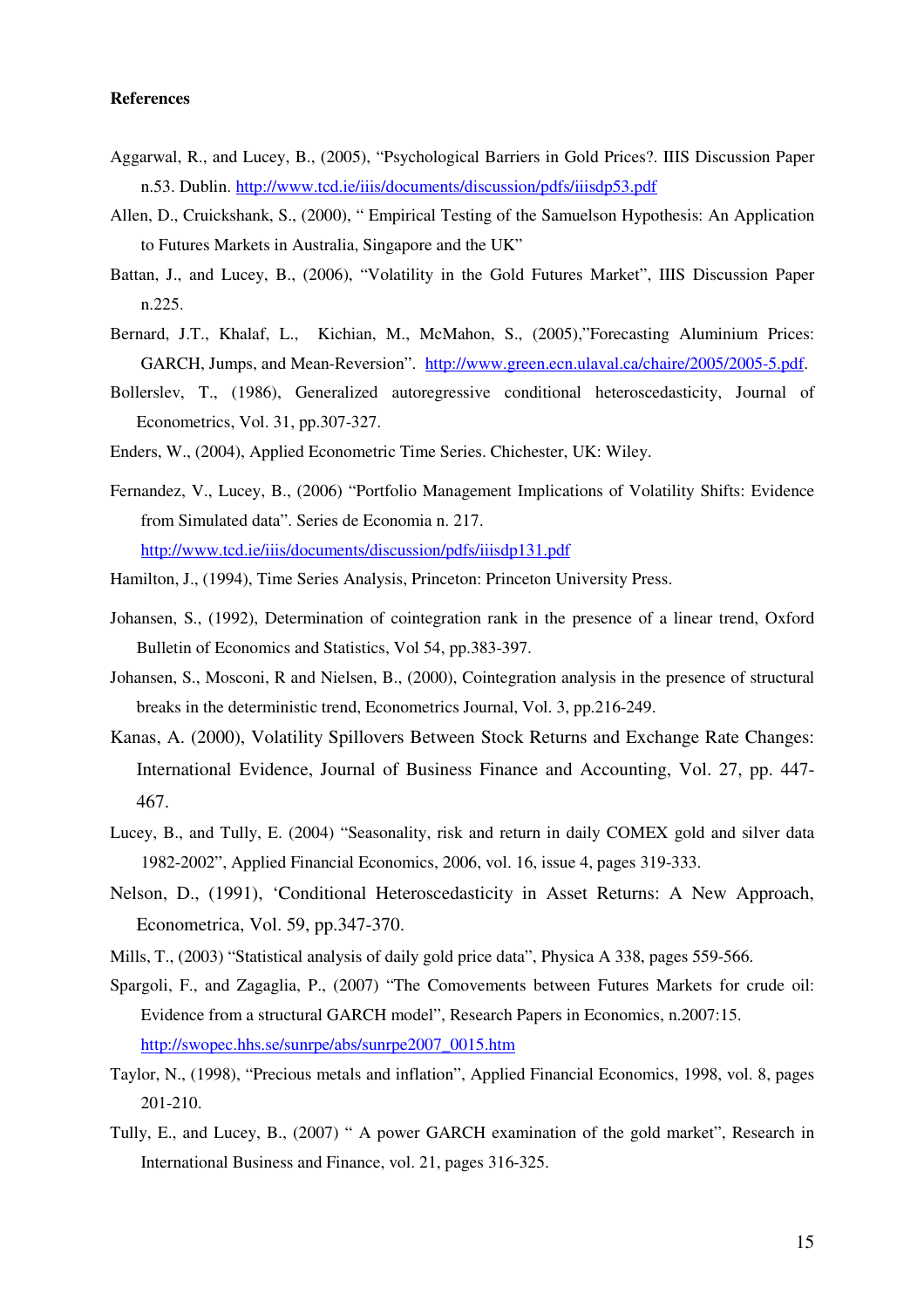- Watanabe, T., (2000) " Excess kurtosis of conditional distribution for daily stock returns: the case of Japan", Applied Economics Letters, 2000, vol. 7, pages 353-355.
- Watkins, C., and McAleer, M., (2006) "Pricing non-ferrous metals futures on the London Metal Exchange", Applied Financial Economics, 2006, vol. 16, pages 853-880.
- Wolfle, M., (2006), "Information Transmission among Commodities: A Volatility Approach to Input Markets" http://form.sgvs2007.ch/user\_files/%5B103%5D%20Marco\_Wolfle.pdf
- Xu, X., and Fung, H., (2005) "Cross-market linkages between U.S and Japanese precious metals futures trading", International Financial Markets, Institutions and Money 15, pages 107-124.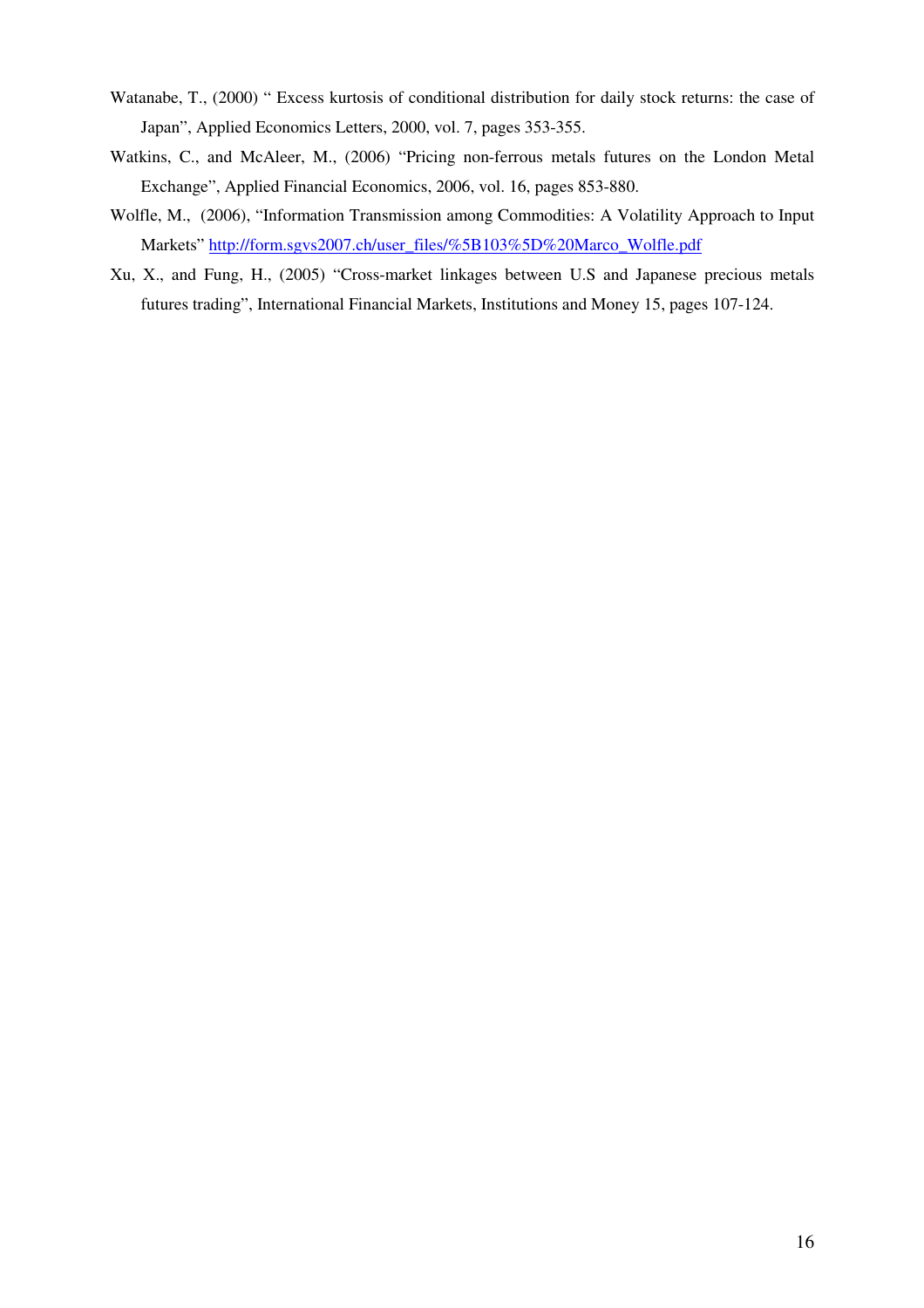|                                                                                                                                   | Table A: Description of Parameters Equations (1)-(4)                                                                                                                                                                                                       |                                                                                                                                                                                                                                                                                                                                                       |
|-----------------------------------------------------------------------------------------------------------------------------------|------------------------------------------------------------------------------------------------------------------------------------------------------------------------------------------------------------------------------------------------------------|-------------------------------------------------------------------------------------------------------------------------------------------------------------------------------------------------------------------------------------------------------------------------------------------------------------------------------------------------------|
|                                                                                                                                   | <b>Stock Returns</b>                                                                                                                                                                                                                                       | <b>Precious Metals Returns</b>                                                                                                                                                                                                                                                                                                                        |
| Error correction terms (lagged residuals from the                                                                                 |                                                                                                                                                                                                                                                            |                                                                                                                                                                                                                                                                                                                                                       |
| cointegrating regression of $S_t$ , $PM_t$ )                                                                                      | $\lambda_{S,t-1}$                                                                                                                                                                                                                                          | $\lambda_{PM,t-1}$                                                                                                                                                                                                                                                                                                                                    |
| Stochastic error terms                                                                                                            | $e_{S,t}$                                                                                                                                                                                                                                                  | $e_{PM,t}$                                                                                                                                                                                                                                                                                                                                            |
| Information set at time $t-1$                                                                                                     | $\Omega_{t-1}$                                                                                                                                                                                                                                             | $\Omega_{t-1}$                                                                                                                                                                                                                                                                                                                                        |
| Conditional (time varying) variances                                                                                              | $\sigma_{S,t}^2$                                                                                                                                                                                                                                           | $\sigma_{PM,t}^2$                                                                                                                                                                                                                                                                                                                                     |
| Standardised residuals assumed to be normally<br>distributed with 0 mean and variances of<br>$\sigma_{S,t}^2$ , $\sigma_{PM,t}^2$ | $z_{S,t} = e_{S,t} / \sigma_{S,t}$<br>$e_{s}$ , $\left(\Omega_{t-1} \sim N(0, \sigma_{s}^2)\right)$                                                                                                                                                        | $z_{PM,t} = e_{PM,t} / \sigma_{PM,t}$<br>$e_{p_M}$ , $\left(\Omega_{t-1} \sim N(0, \sigma_{p_M,t}^2)\right)$                                                                                                                                                                                                                                          |
|                                                                                                                                   |                                                                                                                                                                                                                                                            |                                                                                                                                                                                                                                                                                                                                                       |
| Persistence of Volatility                                                                                                         | $\sum_{s,j} b_{s,j}$                                                                                                                                                                                                                                       | $\sum_{i=1}^{p_E} b_{PM, j}$                                                                                                                                                                                                                                                                                                                          |
| ARCH effect where the parameters $\theta_{S,S}, \theta_{PM,PM}$                                                                   |                                                                                                                                                                                                                                                            |                                                                                                                                                                                                                                                                                                                                                       |
| allow this effect to be asymmetric                                                                                                | $\begin{bmatrix} \begin{bmatrix} z_{S,t} \end{bmatrix} - E & z_{S,t} \end{bmatrix} + \theta_{S,SPM_{S,t}} \end{bmatrix}$<br>$\delta_{S,PM} \begin{bmatrix} z_{PM,t-1} \end{bmatrix} - E & z_{PM,t-1} \end{bmatrix} + \theta_{S,PM_{ZM,t-1}} \end{bmatrix}$ |                                                                                                                                                                                                                                                                                                                                                       |
| <b>Volatility Spillover</b>                                                                                                       |                                                                                                                                                                                                                                                            | $\begin{aligned} &\left[\left z_{\textit{PM,t}}\right  {-} E \right  \! z_{\textit{PM,t}} \! \left  {+} \theta_{\textit{PM,PM_{\textit{PM,t}}}} \right] \right] \[5pt] &\delta_{\textit{PM,S}}\! \left[\!\left z_{\textit{S,t-l}}\right  {-} E \! \left z_{\textit{S,t-l}}\right  {+} \theta_{\textit{PM, Sz_{\textit{SS-l}}}} \right] \end{aligned}$ |
| Measures of spillovers                                                                                                            | $\delta_{_{S,PM}}$                                                                                                                                                                                                                                         | $\delta_{PMS}$                                                                                                                                                                                                                                                                                                                                        |
| Asymmetry of Spillovers                                                                                                           | $\theta_{s,PM}$                                                                                                                                                                                                                                            | $\theta_{PM,S}$                                                                                                                                                                                                                                                                                                                                       |
| Correlation Coefficient for Standardised<br>Residuals                                                                             | $\rho_{\scriptscriptstyle S,PM}$                                                                                                                                                                                                                           | $\rho_{\scriptscriptstyle PM,S}$                                                                                                                                                                                                                                                                                                                      |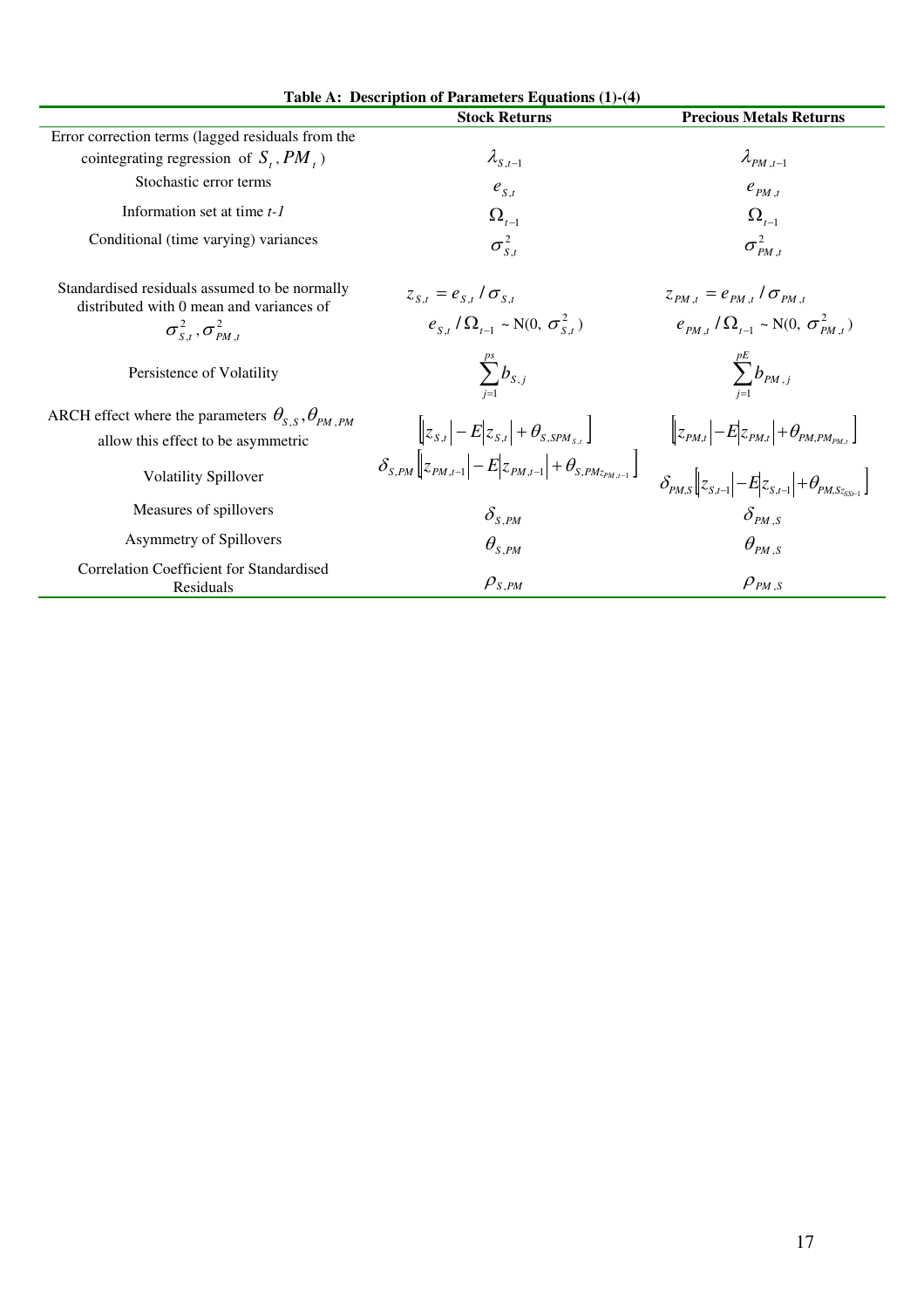# **TABLE 1: Descriptive Statistics Stock Returns**

|                       | Mean        | <b>SD</b> | <b>Skewness</b> | <b>Kurtosis</b> | JB             |
|-----------------------|-------------|-----------|-----------------|-----------------|----------------|
| 1995-2006             |             |           |                 |                 |                |
| S&P/TSX Composite     | 0.000358    | 0.0094    | $-0.7059$       | 9.4888          | 5749           |
| CAC <sub>40</sub>     | 0.000345    | 0.0135    | $-0.1080$       | 5.9068          | 1108           |
| <b>DAX 30</b>         | 0.000369    | 0.0149    | $-0.1689$       | 6.2272          | 1373           |
| <b>MIB 30</b>         | 0.000333    | 0.0135    | $-0.1097$       | 6.0301          | 1203           |
| NIKKEI 225            | $-4.33E-05$ | 0.0139    | $-0.0259$       | 5.1865          | 624            |
| <b>FTSE 100</b>       | 0.000226    | 0.0106    | $-0.1976$       | 6.2149          | 1368           |
| Dow Jones             | 0.000377    | 0.0104    | $-0.2513$       | 7.7645          | 2992           |
| 1995-June 1997        |             |           |                 |                 |                |
| S&P/TSX Composite     | 0.000652    | 0.0056    | $-0.6371$       | 6.5221          | 380            |
| CAC <sub>40</sub>     | 0.000644    | 0.0100    | $-0.1630$       | 3.9388          | 27             |
| <b>DAX 30</b>         | $-0.00091$  | 0.0084    | 0.2432          | 4.3997          | 59             |
| <b>MIB 30</b>         | 0.000477    | 0.0122    | 0.2234          | 4.3261          | 53             |
| NIKKEI 225            | 6.73E-05    | 0.0125    | 0.0937          | 5.3677          | 153            |
| <b>FTSE 100</b>       | 0.000626    | 0.0061    | $-0.2018$       | 3.3343          | $\overline{7}$ |
| Dow Jones             | 0.001067    | 0.0073    | $-0.3743$       | 4.8146          | 104            |
| <b>July 1997-1998</b> |             |           |                 |                 |                |
| S&P/TSX Composite     | 0.000173    | 0.0104    | $-1.1045$       | 9.8534          | 1126           |
| CAC <sub>40</sub>     | 0.001021    | 0.0150    | $-0.2350$       | 4.7557          | 72             |
| <b>DAX 30</b>         | 0.001061    | 0.0167    | $-0.4105$       | 5.0705          | 108            |
| <b>MIB 30</b>         | 0.001547    | 0.0180    | $-0.2322$       | 4.4308          | 49             |
| NIKKEI 225            | $-0.000644$ | 0.0168    | 0.1624          | 4.8557          | 77             |
| <b>FTSE 100</b>       | 0.000684    | 0.0114    | $-0.0857$       | 4.2899          | 37             |
| Dow Jones             | 0.000678    | 0.0120    | $-0.6988$       | 8.4702          | 692            |
| 1999-2006             |             |           |                 |                 |                |
| S&P/TSX Composite     | 0.00033     | 0.0100    | $-0.5478$       | 8.3101          | 2554           |
| CAC <sub>40</sub>     | 0.000163    | 0.0140    | $-0.0798$       | 5.9644          | 766            |
| <b>DAX 30</b>         | 0.000132    | 0.0158    | $-0.0787$       | 5.8040          | 685            |
| <b>MIB 30</b>         | 8.04E-05    | 0.0126    | $-0.1566$       | 6.6067          | 1139           |
| NIKKEI 225            | 0.000105    | 0.0135    | $-0.1193$       | 4.8653          | 307            |
| <b>FTSE 100</b>       | 2.68E-05    | 0.0113    | $-0.2025$       | 6.0828          | 840            |
| Dow Jones             | 0.000147    | 0.0107    | $-0.0462$       | 6.7601          | 1229           |

#### **Table 2: Descriptive Statistics Precious Metals**

|                       | Mean          | <b>SD</b> | <b>Skewness</b> | <b>Kurtosis</b> | JB.   |
|-----------------------|---------------|-----------|-----------------|-----------------|-------|
| 1995-2006             |               |           |                 |                 |       |
| Gold                  | 0.000162      | 0.0086    | 0.1703          | 10.5384         | 7424  |
| Platinum              | $-0.000315$   | 0.0136    | 0.6427          | 19.1193         | 34091 |
| Silver                | 0.000307      | 0.0174    | $-0.6741$       | 12.9421         | 13124 |
| 1995-June 1997        |               |           |                 |                 |       |
| Gold                  | $-0.000207$   | 0.0044    | 0.3319          | 6.4210          | 329   |
| Platinum              | 4.91E-05      | 0.0101    | 2.3290          | 33.2392         | 25353 |
| Silver                | $-7.95E - 05$ | 0.0143    | 0.6299          | 10.4756         | 1557  |
| <b>July 1997-1998</b> |               |           |                 |                 |       |
| Gold                  | $-0.000481$   | 0.0069    | 0.0639          | 4.1675          | 30    |
| Platinum              | $-4.20E - 05$ | 0.0155    | 0.6264          | 10.0941         | 1127  |
| Silver                | $-2.13E-05$   | 0.0175    | 0.2059          | 6.3548          | 248   |
| 1999-2006             |               |           |                 |                 |       |
| Gold                  | 0.000379      | 0.0097    | 0.1240          | 9.2690          | 3420  |
| Platinum              | 0.000541      | 0.0142    | $-1.0640$       | 20.1818         | 26040 |
| Silver                | 0.000453      | 0.0181    | $-1.0566$       | 14.1642         | 11216 |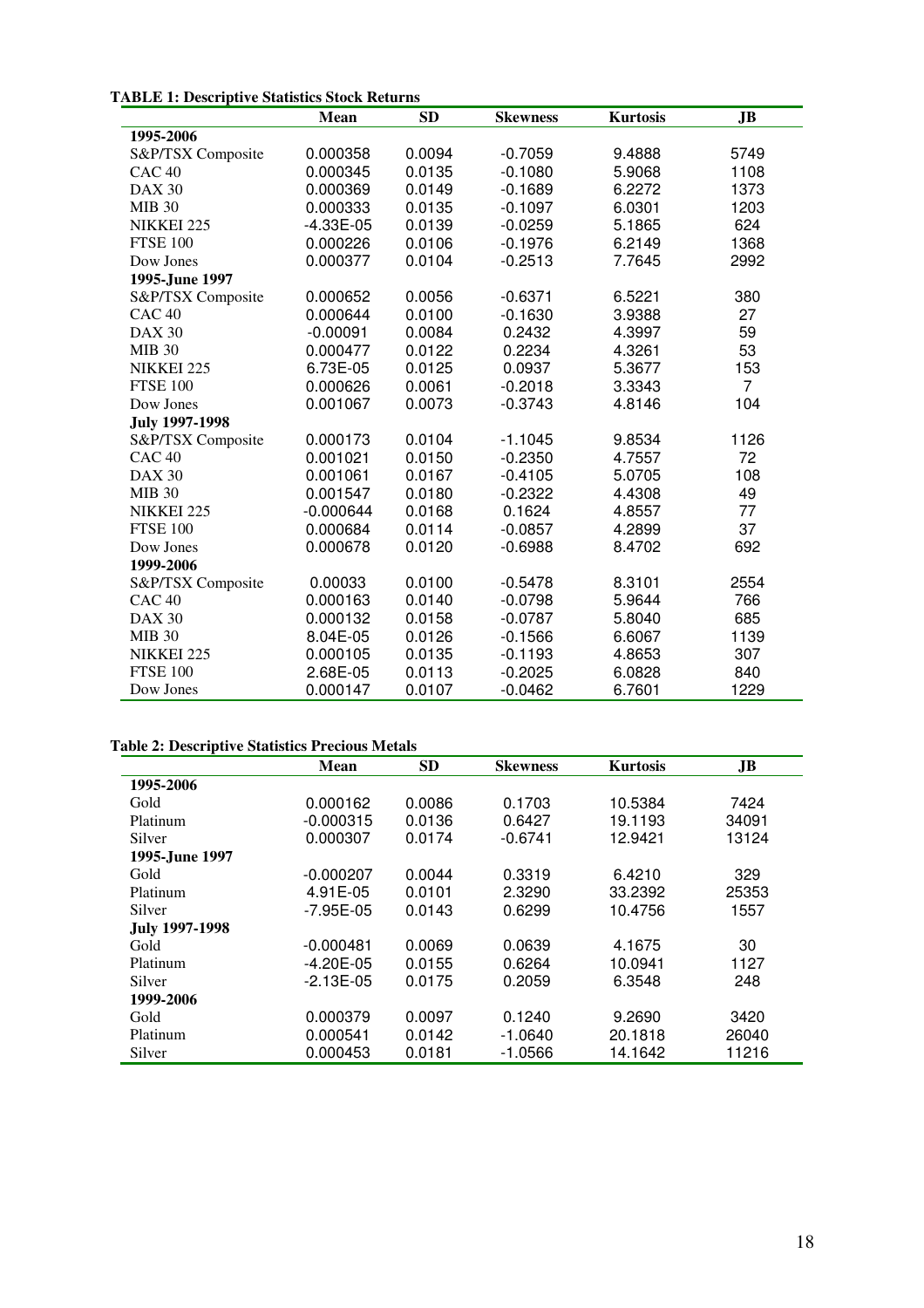|                        | 1995-2006 | 1995-June 1997 | <b>July 1997-1998</b> | 1999-2006 |
|------------------------|-----------|----------------|-----------------------|-----------|
| <b>Stock Returns</b>   |           |                |                       |           |
| S&P/TSX Composite      | $-39.25*$ | $-20.88*$      | $-20.23*$             | $-33.02*$ |
| CAC <sub>40</sub>      | $-13.73*$ | $-15.09*$      | $-21.52*$             | $-21.60*$ |
| <b>DAX 30</b>          | $-14.27*$ | $-27.01*$      | $-17.42*$             | $-15.20*$ |
| <b>MIB 30</b>          | $-11.13*$ | $-24.40*$      | $-5.01*$              | $-15.39*$ |
| NIKKEI 225             | $-41.68*$ | $-26.91*$      | $-18.79*$             | $-46.81*$ |
| <b>FTSE 100</b>        | $-13.91*$ | $-24.35*$      | $-16.56*$             | $-15.17*$ |
| Dow Jones              | $-41.02*$ | $-15.83*$      | $-22.83*$             | $-33.62*$ |
| <b>Precious Metals</b> |           |                |                       |           |
| Gold                   | $-22.48*$ | $-25.69*$      | $-21.17*$             | $-18.09*$ |
| Platinum               | $-43.40*$ | $-10.44*$      | $-17.95*$             | $-35.48*$ |
| Silver                 | $-62.19*$ | $-8.16*$       | $-22.55*$             | $-52.05*$ |

**Table 3: Augmented Dickey-Fuller Test** 

\*1% significance level

**Table 4: Likelihood Ratio Test Stock Returns-Precious Metals** 

|                            | 1995-2006 | 1995-June 1997 | <b>July 1997-1998</b> | 1999-2006 |
|----------------------------|-----------|----------------|-----------------------|-----------|
| S&P/TSX Composite-Gold     | 0.344     | 0.016          | 0.42                  | 2.16      |
| S&P/TSX Composite-Platinum | 0.254     | 0.41           | 0.34                  | 2.02      |
| S&P/TSX Composite-Silver   | 0.504     | 0.54           | 0.1                   | 2.29      |
| CAC 40-Gold                | $6.81*$   | 5.61           | 1.02                  | $7.81*$   |
| CAC 40-Platinum            | $7.28*$   | 3.54           | 0.962                 | $8.5*$    |
| CAC 40-Silver              | $6.89*$   | 3.672          | 1.094                 | $8.31*$   |
| DAX 30-Gold                | $22.04*$  | $8.12*$        | 4.35                  | $14.77*$  |
| DAX 30-Platinum            | 24.47*    | $7.81*$        | 5.04                  | $16.73*$  |
| DAX 30-Silver              | 24.56*    | $8.01*$        | 4.68                  | $16.81*$  |
| MIB 30-Gold                | 0.776     | 2.154          | 0.118                 | $6.644*$  |
| MIB 30-Platinum            | 0.8       | 1.09           | 0.096                 | $6.76*$   |
| MIB 30-Silver              | 0.824     | 0.75           | 0.124                 | $6.66*$   |
| NIKKEI 225-Gold            | $8.07*$   | 2.79           | 3.07                  | $23.16*$  |
| NIKKEI 225-Platinum        | $8.72*$   | 2.69           | 1.93                  | $23.35*$  |
| NIKKEI 225-Silver          | $8.48*$   | 3.21           | 5.05                  | $23.23*$  |
| FTSE 100-Gold              | 1.6       | 0.236          | 0.824                 | 2.274     |
| FTSE 100-Platinum          | 1.66      | 0.284          | 0.038                 | 2.312     |
| FTSE 100-Silver            | 1.6       | 0.266          | 0.006                 | 2.48      |
| Dow Jones-Gold             | $6.4*$    | 11.92*         | 2.49                  | 1.78      |
| Dow Jones-Platinum         | $6.52*$   | $9.36*$        | 2.65                  | 1.62      |
| Dow Jones-Silver           | $6.68*$   | $9.26*$        | 2.73                  | 1.64      |

Note: H<sub>0</sub>: EGARCH (1,1), H<sub>1</sub>: EGARCH(2,1)\* The 5% critical value for the LR test distributed as  $\chi^2$  with 2 degrees of freedom is 5.99.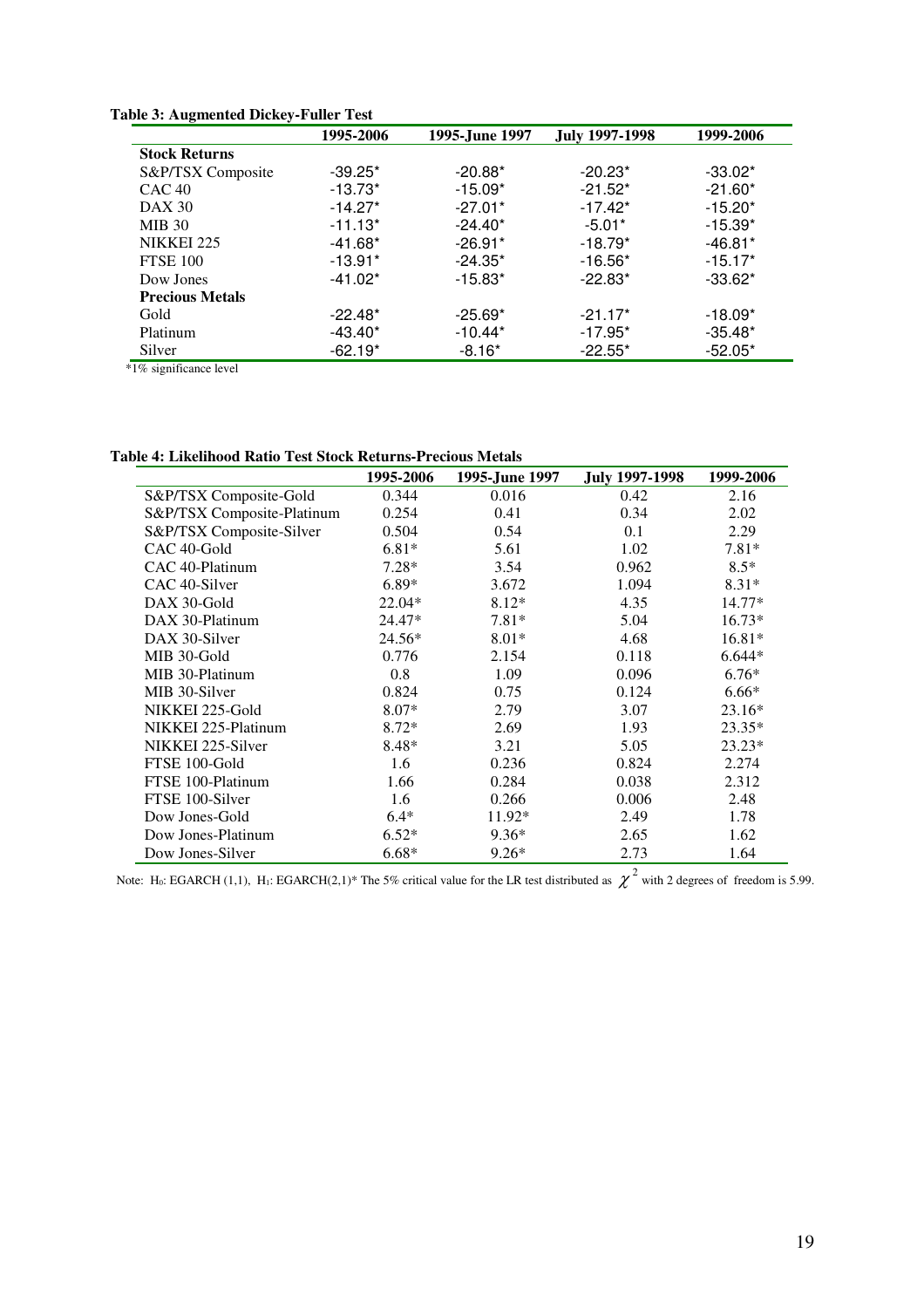**Table 5: Likelihood Ratio Test Stock Returns-Precious Metals\*** 

|                            | 1995-2006 | 1995-June 1997 | <b>July 1997-1998</b> | 1999-2006 |
|----------------------------|-----------|----------------|-----------------------|-----------|
| Gold -S&P/TSX Composite    | 0.154     | 1.51           | $29.26*$              | $27.63*$  |
| Platinum-S&P/TSX Composite | 5.25      | 0.46           | $7.13*$               | 4.19      |
| Silver-S&P/TSX Composite   | 0.078     | 0.00           | 175.32*               | 119.71*   |
| Gold-CAC <sub>40</sub>     | $35.5*$   | 0.718          | 0.326                 | $32.05*$  |
| Platinum-CAC 40            | 9.242*    | 0.038          | 0.254                 | 4.21      |
| Silver-CAC 40              | 191.532*  | 14.43*         | 0.688                 | 132.69*   |
| Gold-DAX 30                | 36.98*    | 0.326          | 0.326                 | 32.94*    |
| Platinum-DAX 30            | 7.88*     | 0.044          | 0.24                  | 3.48      |
| Silver-DAX 30              | 191.02*   | 15.276*        | 0.72                  | 129.12*   |
| Gold-MIB 30                | $34.6*$   | 0.724          | 0.364                 | $25.93*$  |
| Platinum-MIB 30            | $9.14*$   | 0.02           | 0.288                 | 4.31      |
| Silver-MIB 30              | 182.602*  | 14.562*        | 0.618                 | 126.83*   |
| Gold-NIKKEI 225            | $25.52*$  | 0.418          | 0.372                 | 24.89*    |
| Platinum-NIKKEY 225        | $8.63*$   | 0.03           | 0.27                  | 3.67      |
| Silver-NIKKEY 225          | 178.12*   | 16.286*        | 0.25                  | 124.15*   |
| Gold-FTSE 100              | 38.68*    | 0.89           | 0.388                 | 34.92*    |
| Platinum-FTSE 100          | $8.58*$   | 0.008          | 0.294                 | 4.02      |
| Silver-FTSE 100            | 190.94*   | $13.77*$       | 0.302                 | 132.22*   |
| Gold-Dow Jones             | 31.82*    | 0.48           | 0.676                 | $32.51*$  |
| Platinum-Dow Jones         | 8.99*     | 0.002          | 0.08                  | 4.22      |
| Silver-Dow Jones           | 182.42**  | $16.35*$       | 0.22                  | 128.21*   |

\*Note: H<sub>0</sub>: EGARCH (1,1), H<sub>1</sub>: EGARCH(2,1) The 5% critical value for the LR test distributed as  $\chi^2$  with 2 degrees of freedom is 5.99.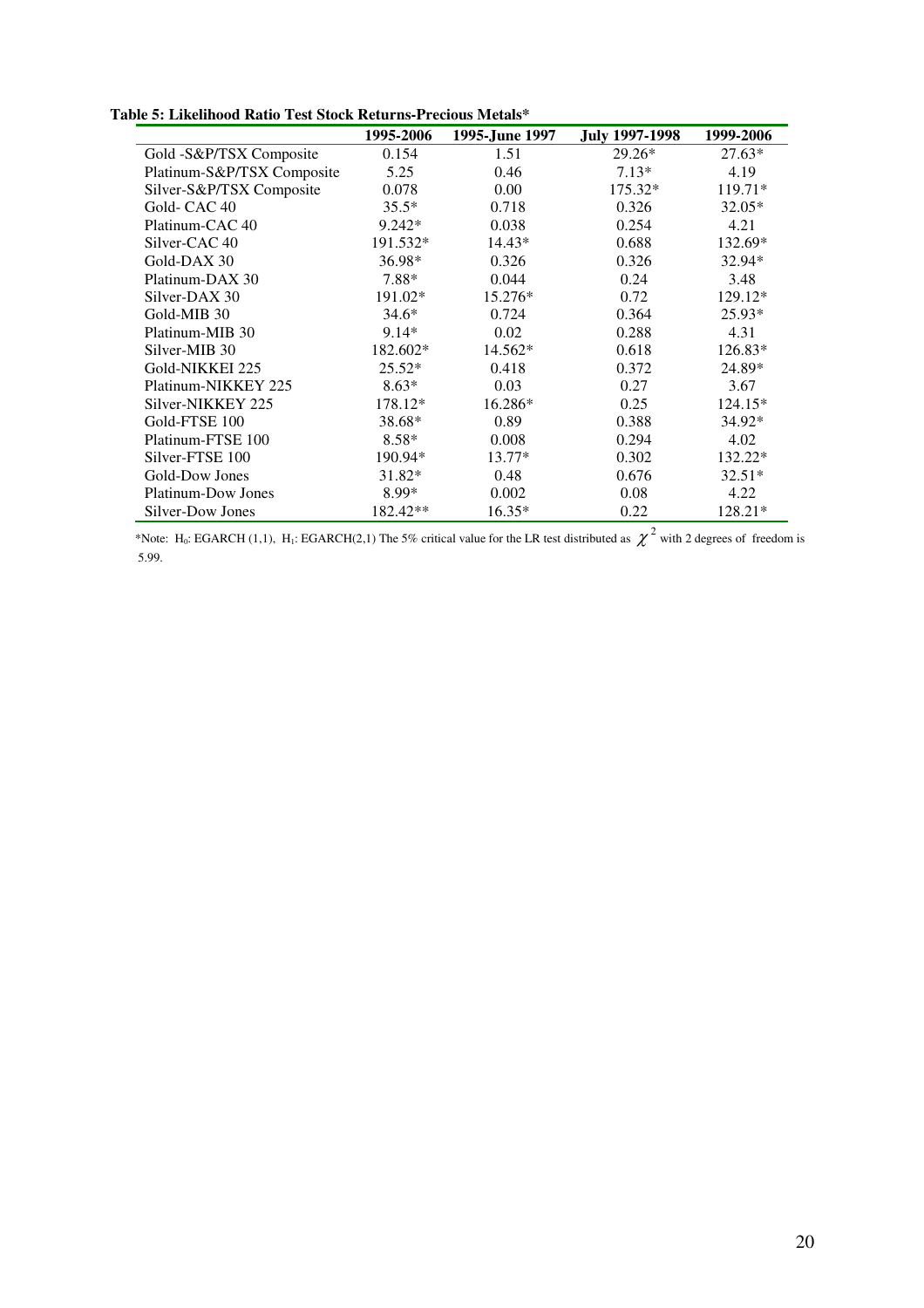#### **Table 6: EGARCH RESULTS VOLATILITY PERSISTENCE**

|                      |             | 1995-2006   |             |               | 1995-June 1997 |              |              | <b>July 1997-1998</b> |              |              | 1999-2006   |             |
|----------------------|-------------|-------------|-------------|---------------|----------------|--------------|--------------|-----------------------|--------------|--------------|-------------|-------------|
| Canada               | S-Gold      | S-Platinum  | S-Silver    | S-Gold        | S-Platinum     | S-Silver     | S-Gold       | S-Platinum            | S-Silver     | S-Gold       | S-Platinum  | S-Silver    |
| <b>Stock Returns</b> | 0.1554      | 0.1557      | 0.1532      | 0.2500        | 0.2418         | 0.2320       | 0.1535       | 0.1742                | 0.1750       | 0.1141       | 0.1157      | 0.0442      |
|                      | $(0.000)^*$ | $(0.000)^*$ | $(0.000)^*$ | $(0.000)^*$   | $(0.000)^*$    | $(0.001)^*$  | $(0.009)^*$  | $(0.013)$ **          | $(0.013)$ ** | $(0.000)$ ** | $(0.000)^*$ | (0.498)     |
|                      | Gold-S      | Platinum-S  | Silver-S    | Gold-S        | Platinum-S     | Silver-S     | Gold-S       | Platinum-S            | Silver-S     | Gold-S       | Platinum-S  | Silver-S    |
| Precious Metals      | 0.2396      | 0.2820      | 0.4082      | 0.1965        | 0.2330         | 0.5267       | 0.0976       | 0.2536                | 0.4913       | 0.2512       | 0.2293      | 0.4291      |
|                      | $(0.000)^*$ | $(0.000)^*$ | $(0.000)^*$ | $(0.002)^*$   | $(0.001)^*$    | $(0.000)^*$  | (0.154)      | $(0.021)$ **          | $(0.000)^*$  | $(0.009)^*$  | $(0.000)^*$ | $(0.000)^*$ |
| France               | S-Gold      | S-Platinum  | S-Silver    | S-Gold        | S-Platinum     | S-Silver     | S-Gold       | S-Platinum            | S-Silver     | S-Gold       | S-Platinum  | S-Silver    |
| <b>Stock Returns</b> | 0.0228      | 0.0198      | 0.0228      | 0.0703        | 0.0739         | 0.0732       | 0.0842       | 0.0862                | 0.0697       | 0.0057       | $-0.0004$   | 0.0014      |
|                      | (0.696)     | (0.732)     | (0.696)     | $(0.022)$ **  | $(0.013)$ **   | $(0.011)$ ** | (0.143)      | (0.126)               | (0.199)      | (0.941)      | (0.995)     | (0.985)     |
|                      | Gold-S      | Platinum-S  | Silver-S    | Gold-S        | Platinum-S     | Silver-S     | Gold-S       | Platinum-S            | Silver-S     | Gold-S       | Platinum-S  | Silver-S    |
| Precious Metals      | 0.2587      | 0.2855      | 0.4328      | 0.2008        | 0.2286         | 0.4730       | 0.1113       | 0.2599                | 0.4753       | 0.2764       | 0.2308      | 0.4721      |
|                      | $(0.001)^*$ | $(0.000)^*$ | $(0.000)^*$ | $(0.012)$ **  | $(0.001)^*$    | $(0.000)^*$  | (0.182)      | $(0.018)$ **          | $(0.000)^*$  | $(0.002)^*$  | $(0.000)^*$ | $(0.000)^*$ |
| Germany              | S-Gold      | S-Platinum  | S-Silver    | S-Gold        | S-Platinum     | S-Silver     | S-Gold       | S-Platinum            | S-Silver     | S-Gold       | S-Platinum  | S-Silver    |
| <b>Stock Returns</b> | $-0.0403$   | $-0.0496$   | $-0.0483$   | $-0.1257$     | $-0.1181$      | $-0.1196$    | 0.1231       | 0.1262                | 0.1197       | $-0.0313$    | $-0.0432$   | $-0.0424$   |
|                      | (0.493)     | (0.392)     | (0.403)     | $(0.070)$ *** | (0.276)        | (0.268)      | $(0.018)$ ** | $(0.018)$ **          | $(0.023)$ ** | (0.696)      | (0.582)     | (0.590)     |
|                      | Gold-S      | Platinum-S  | Silver-S    | Gold-S        | Platinum-S     | Silver-S     | Gold-S       | Platinum-S            | Silver-S     | Gold-S       | Platinum-S  | Silver-S    |
| Precious Metals      | 0.2628      | 0.2808      | 0.4248      | 0.2305        | 0.2303         | 0.4643       | 0.1222       | 0.2546                | 0.4999       | 0.2747       | 0.2342      | 0.4581      |
|                      | $(0.001)^*$ | $(0.000)^*$ | $(0.000)^*$ | $(0.003)^*$   | $(0.002)^*$    | $(0.000)^*$  | (0.152)      | $(0.021)$ **          | $(0.000)^*$  | $(0.004)^*$  | $(0.000)^*$ | $(0.000)^*$ |
| <b>Italy</b>         | S-Gold      | S-Platinum  | S-Silver    | S-Gold        | S-Platinum     | S-Silver     | S-Gold       | S-Platinum            | S-Silver     | S-Gold       | S-Platinum  | S-Silver    |
| <b>Stock Returns</b> | 0.1728      | 0.1732      | 0.1734      | 0.3079        | 0.3279         | 0.3327       | 0.2302       | 0.2314                | 0.2300       | 0.0534       | 0.0539      | 0.0546      |
|                      | $(0.000)^*$ | $(0.000)^*$ | $(0.000)^*$ | $(0.002)^*$   | $(0.001)^*$    | $(0.001)^*$  | $(0.000)^*$  | $(0.000)^*$           | $(0.000)^*$  | (0.505)      | (0.513)     | (0.507)     |
|                      | Gold-S      | Platinum-S  | Silver-S    | Gold-S        | Platinum-S     | Silver-S     | Gold-S       | Platinum-S            | Silver-S     | Gold-S       | Platinum-S  | Silver-S    |
| Precious Metals      | 0.2533      | 0.2832      | 0.4177      | 0.2014        | 0.2284         | 0.4726       | 0.1127       | 0.2650                | 0.4829       | 0.2594       | 0.2330      | 0.4494      |
|                      | $(0.000)^*$ | $(0.000)^*$ | $(0.000)^*$ | $(0.000)^*$   | $(0.000)^*$    | $(0.000)^*$  | (0.172)      | $(0.014)$ **          | $(0.000)^*$  | $(0.006)^*$  | $(0.000)^*$ | $(0.000)^*$ |
| Japan                | S-Gold      | S-Platinum  | S-Silver    | S-Gold        | S-Platinum     | S-Silver     | S-Gold       | S-Platinum            | S-Silver     | S-Gold       | S-Platinum  | S-Silver    |
| <b>Stock Returns</b> | 0.0432      | 0.0374      | 0.0396      | 0.0737        | 0.0646         | 0.0678       | 0.0669       | $-0.0122$             | 0.0125       | $-0.0675$    | $-0.0667$   | $-0.0661$   |
|                      | (0.493)     | (0.562)     | (0.535)     | (0.142)       | (0.146)        | (0.111)      | $(0.042)$ ** | (0.497)               | (0.596)      | (0.265)      | (0.287)     | (0.278)     |
|                      | Gold-S      | Platinum-S  | Silver-S    | Gold-S        | Platinum-S     | Silver-S     | Gold-S       | Platinum-S            | Silver-S     | Gold-S       | Platinum-S  | Silver-S    |
| Precious Metals      | 0.2337      | 0.2810      | 0.4127      | 0.2037        | 0.2280         | 0.4894       | 0.1199       | 0.2241                | 0.4693       | 0.2440       | 0.2287      | 0.4332      |
|                      | $(0.006)^*$ | $(0.000)^*$ | $(0.000)^*$ | $(0.005)^*$   | $(0.003)^*$    | $(0.000)^*$  | (0.122)      | $(0.073)$ ***         | $(0.000)^*$  | $(0.012)$ ** | $(0.000)^*$ | $(0.000)^*$ |
| UK                   | S-Gold      | S-Platinum  | S-Silver    | S-Gold        | S-Platinum     | S-Silver     | S-Gold       | S-Platinum            | S-Silver     | S-Gold       | S-Platinum  | S-Silver    |
| <b>Stock Returns</b> | 0.0971      | 0.0980      | 0.0977      | 0.0026        | 0.0241         | 0.0012       | 0.0490       | 0.0709                | 0.0732       | 0.0858       | 0.0867      | 0.0837      |
|                      | $(0.000)^*$ | $(0.000)^*$ | $(0.000)^*$ | (0.967)       | (0.707)        | (0.983)      | $(0.000)^*$  | $(0.011)$ **          | $(0.010)^*$  | $(0.000)^*$  | $(0.000)^*$ | $(0.000)^*$ |
|                      | Gold-S      | Platinum-S  | Silver-S    | Gold-S        | Platinum-S     | Silver-S     | Gold-S       | Platinum-S            | Silver-S     | Gold-S       | Platinum-S  | Silver-S    |
| Precious Metals      | 0.2642      | 0.2827      | 0.4395      | 0.2099        | 0.2326         | 0.4956       | 0.1122       | 0.2585                | 0.4742       | 0.2767       | 0.2382      | 0.4773      |
|                      | $(0.002)^*$ | $(0.000)^*$ | $(0.000)^*$ | $(0.000)^*$   | $(0.000)^*$    | $(0.000)^*$  | (0.182)      | $(0.020)$ **          | $(0.000)^*$  | $(0.004)^*$  | $(0.000)^*$ | $(0.000)^*$ |
| <b>US</b>            | S-Gold      | S-Platinum  | S-Silver    | S-Gold        | S-Platinum     | S-Silver     | S-Gold       | S-Platinum            | S-Silver     | S-Gold       | S-Platinum  | S-Silver    |
| <b>Stock Returns</b> | 0.0226      | 0.0224      | 0.0211      | $-0.1711$     | $-0.1378$      | $-0.1377$    | 0.0646       | 0.0704                | 0.0748       | 0.0058       | 0.0650      | 0.0648      |
|                      | (0.703)     | (0.706)     | (0.722)     | (0.210)       | (0.272)        | (0.279)      | (0.162)      | (0.186)               | (0.184)      | (0.934)      | $(0.000)^*$ | $(0.000)^*$ |
|                      | Gold-S      | Platinum-S  | Silver-S    | Gold-S        | Platinum-S     | Silver-S     | Gold-S       | Platinum-S            | Silver-S     | Gold-S       | Platinum-S  | Silver-S    |
| Precious Metals      | 0.2481      | 0.2842      | 0.4191      | 0.2179        | 0.2411         | 0.4861       | 0.1036       | 0.2584                | 0.4734       | 0.2610       | 0.2381      | 0.4551      |
|                      | $(0.004)^*$ | $(0.000)^*$ | $(0.000)^*$ | $(0.008)^*$   | $(0.001)^*$    | $(0.000)^*$  | (0.161)      | $(0.020)$ **          | $(0.000)^*$  | $(0.008)^*$  | $(0.000)^*$ | $(0.000)^*$ |

\*1% significance level, \*\*5% significance level, \*\*\* 10% significance level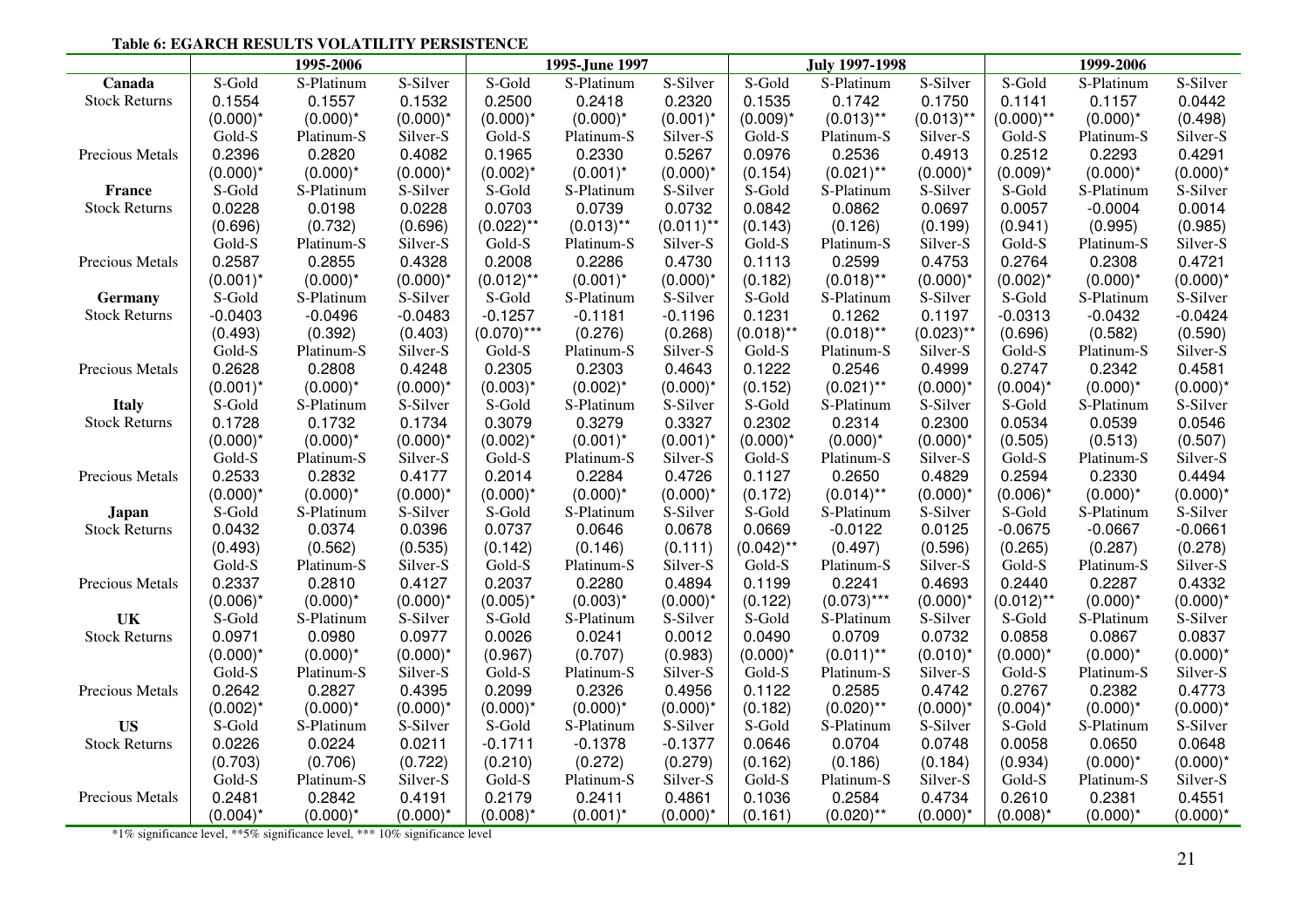## **Table 7: EGARCH RESULTS VOLATILITY SPILLOVERS**

|              |              | 1995-2006                                                                    |              |               | 1995-June 1997 |               |             | <b>July 1997-1998</b> |               |             | 1999-2006    |               |
|--------------|--------------|------------------------------------------------------------------------------|--------------|---------------|----------------|---------------|-------------|-----------------------|---------------|-------------|--------------|---------------|
| Canada       | S-Gold       | S-Platinum                                                                   | S-Silver     | S-Gold        | S-Platinum     | S-Silver      | S-Gold      | S-Platinum            | S-Silver      | S-Gold      | S-Platinum   | S-Silver      |
| Stock        | $-0.0636$    | $-0.0641$                                                                    | $-0.0597$    | $-0.0562$     | $-0.0580$      | $-0.0592$     | $-0.1263$   | $-0.1313$             | $-0.1266$     | $-0.0511$   | $-0.0497$    | $-0.0492$     |
| Returns      | $(0.000)^*$  | $(0.000)^*$                                                                  | $(0.000)^*$  | (0.171)       | (0.149)        | (0.135)       | $(0.006)^*$ | $(0.009)^*$           | $(0.013)$ **  | $(0.000)^*$ | $(0.000)^*$  | $(0.000)^*$   |
|              | Gold-S       | Platinum-S                                                                   | Silver-S     | Gold-S        | Platinum-S     | Silver-S      | Gold-S      | Platinum-S            | Silver-S      | Gold-S      | Platinum-S   | Silver-S      |
| Precious     | 0.0554       | $-0.0653$                                                                    | 0.0486       | 0.0407        | 0.1534         | $-0.2106$     | 0.0694      | 0.1464                | 0.1492        | 0.0838      | 0.0669       | 0.0491        |
| Metals       | $(0.013)$ ** | $(0.063)$ ***                                                                | $(0.002)^*$  | (0.425)       | $(0.002)^*$    | $(0.003)^*$   | (0.128)     | $(0.053)$ ***         | $(0.079)$ *** | $(0.000)^*$ | $(0.027)$ ** | $(0.093)$ *** |
| France       | S-Gold       | S-Platinum                                                                   | S-Silver     | S-Gold        | S-Platinum     | S-Silver      | S-Gold      | S-Platinum            | S-Silver      | S-Gold      | S-Platinum   | S-Silver      |
| Stock        | $-0.0653$    | $-0.0666$                                                                    | $-0.0662$    | $-0.0369$     | $-0.0340$      | $-0.0347$     | $-0.1271$   | $-0.1287$             | $-0.1234$     | $-0.0827$   | $-0.0847$    | $-0.0839$     |
| Returns      | $(0.000)^*$  | $(0.000)^*$                                                                  | $(0.000)^*$  | $(0.056)$ *** | $(0.082)$ ***  | $(0.062)$ *** | $(0.000)^*$ | $(0.000)^*$           | $(0.001)^*$   | $(0.000)^*$ | $(0.000)^*$  | $(0.000)^*$   |
|              | Gold-S       | Platinum-S                                                                   | Silver-S     | Gold-S        | Platinum-S     | Silver-S      | Gold-S      | Platinum-S            | Silver-S      | Gold-S      | Platinum-S   | Silver-S      |
| Precious     | 0.0561       | 0.0608                                                                       | 0.0442       | 0.0698        | 0.1623         | $-0.2050$     | 0.0543      | 0.1495                | 0.1458        | 0.0793      | 0.0662       | 0.0418        |
| Metals       | $(0.000)^*$  | $(0.002)^*$                                                                  | $(0.022)$ ** | (0.227)       | $(0.001)^*$    | $(0.006)^*$   | (0.269)     | $(0.044)$ **          | $(0.087)$ *** | $(0.000)^*$ | $(0.023)$ ** | (0.205)       |
| Germany      | S-Gold       | S-Platinum                                                                   | S-Silver     | S-Gold        | S-Platinum     | S-Silver      | S-Gold      | S-Platinum            | S-Silver      | S-Gold      | S-Platinum   | S-Silver      |
| Stock        | $-0.0729$    | $-0.0748$                                                                    | $-0.0743$    | 0.1578        | 0.1632         | 0.1616        | $-0.1402$   | $-0.1371$             | $-0.1402$     | $-0.0810$   | $-0.0831$    | $-0.0830$     |
| Returns      | $(0.000)^*$  | $(0.000)^*$                                                                  | $(0.000)^*$  | $(0.000)^*$   | $(0.000)^*$    | $(0.000)^*$   | $(0.000)^*$ | $(0.000)^*$           | $(0.000)^*$   | $(0.007)^*$ | $(0.006)^*$  | $(0.006)^*$   |
|              | Gold-S       | Platinum-S                                                                   | Silver-S     | Gold-S        | Platinum-S     | Silver-S      | Gold-S      | Platinum-S            | Silver-S      | Gold-S      | Platinum-S   | Silver-S      |
| Precious     | 0.0512       | 0.0602                                                                       | 0.0445       | 0.0538        | 0.1597         | $-0.2174$     | 0.0525      | 0.1474                | 0.1413        | 0.0775      | 0.0666       | 0.0432        |
| Metals       | $(0.001)^*$  | $(0.002)^*$                                                                  | $(0.017)$ ** | (0.341)       | $(0.000)^*$    | $(0.002)^*$   | (0.285)     | $(0.047)$ **          | $(0.095)$ *** | $(0.000)^*$ | $(0.025)$ ** | (0.172)       |
| <b>Italy</b> | S-Gold       | S-Platinum                                                                   | S-Silver     | S-Gold        | S-Platinum     | S-Silver      | S-Gold      | S-Platinum            | S-Silver      | S-Gold      | S-Platinum   | S-Silver      |
| Stock        | $-0.0425$    | $-0.0423$                                                                    | $-0.0423$    | 0.0284        | 0.0273         | 0.0220        | $-0.0419$   | $-0.0393$             | $-0.0416$     | $-0.0896$   | $-0.0904$    | $-0.0902$     |
| Returns      | $(0.018)$ ** | $(0.020)$ **                                                                 | $(0.019)$ ** | (0.614)       | (0.631)        | (0.696)       | (0.284)     | (0.317)               | (0.290)       | $(0.000)^*$ | $(0.000)^*$  | $(0.000)^*$   |
|              | Gold-S       | Platinum-S                                                                   | Silver-S     | Gold-S        | Platinum-S     | Silver-S      | Gold-S      | Platinum-S            | Silver-S      | Gold-S      | Platinum-S   | Silver-S      |
| Precious     | 0.0545       | 0.0610                                                                       | 0.0435       | 0.0520        | 0.1541         | $-0.2055$     | 0.0589      | 0.1478                | 0.1465        | 0.0799      | 0.0667       | 0.0406        |
| Metals       | $(0.000)^*$  | $(0.002)^*$                                                                  | $(0.031)$ ** | (0.366)       | $(0.002)^*$    | $(0.004)^*$   | (0.237)     | $(0.041)$ **          | $(0.087)$ *** | $(0.000)^*$ | $(0.025)$ ** | (0.251)       |
| Japan        | S-Gold       | S-Platinum                                                                   | S-Silver     | S-Gold        | S-Platinum     | S-Silver      | S-Gold      | S-Platinum            | S-Silver      | S-Gold      | S-Platinum   | S-Silver      |
| Stock        | $-0.0919$    | $-0.0927$                                                                    | $-0.0914$    | $-0.1258$     | $-0.1205$      | $-0.1199$     | $-0.1201$   | $-0.1365$             | $-0.1267$     | $-0.0711$   | $-0.0720$    | $-0.0715$     |
| Returns      | $(0.000)^*$  | $(0.000)^*$                                                                  | $(0.000)^*$  | $(0.051)***$  | $(0.042)$ **   | $(0.035)$ **  | $(0.000)^*$ | $(0.000)^*$           | $(0.000)^*$   | $(0.000)^*$ | $(0.000)^*$  | $(0.000)^*$   |
|              | Gold-S       | Platinum-S                                                                   | Silver-S     | Gold-S        | Platinum-S     | Silver-S      | Gold-S      | Platinum-S            | Silver-S      | Gold-S      | Platinum-S   | Silver-S      |
| Precious     | 0.0570       | 0.0616                                                                       | 0.0474       | 0.0497        | 0.1522         | $-0.2200$     | 0.0745      | 0.1617                | 0.1583        | 0.0842      | 0.0670       | 0.0498        |
| Metals       | $(0.000)^*$  | $(0.001)^*$                                                                  | $(0.006)^*$  | (0.363)       | $(0.003)^*$    | $(0.003)^*$   | (0.142)     | $(0.031)$ **          | $(0.060)$ *** | $(0.000)^*$ | $(0.022)$ ** | $(0.098)***$  |
| UK           | S-Gold       | S-Platinum                                                                   | S-Silver     | S-Gold        | S-Platinum     | S-Silver      | S-Gold      | S-Platinum            | S-Silver      | S-Gold      | S-Platinum   | S-Silver      |
| Stock        | $-0.0840$    | $-0.0861$                                                                    | $-0.0840$    | $-0.0960$     | $-0.1111$      | $-0.1099$     | 0.9512      | $-0.0967$             | $-0.0922$     | $-0.1047$   | $-0.1055$    | $-0.1029$     |
| Returns      | $(0.000)^*$  | $(0.000)^*$                                                                  | $(0.000)^*$  | $(0.038)$ **  | $(0.014)$ **   | $(0.010)$ **  | $(0.000)^*$ | $(0.000)^*$           | $(0.000)^*$   | $(0.000)^*$ | $(0.000)^*$  | $(0.000)^*$   |
|              | Gold-S       | Platinum-S                                                                   | Silver-S     | Gold-S        | Platinum-S     | Silver-S      | Gold-S      | Platinum-S            | Silver-S      | Gold-S      | Platinum-S   | Silver-S      |
| Precious     | 0.0523       | 0.0613                                                                       | 0.0448       | 0.0598        | 0.1516         | $-0.2127$     | 0.0599      | 0.1461                | 0.1471        | 0.0796      | 0.0678       | 0.0435        |
| Metals       | $(0.000)^*$  | $(0.002)^*$                                                                  | $(0.016)$ ** | (0.280)       | $(0.003)^*$    | $(0.004)^*$   | (0.231)     | $(0.049)$ **          | $(0.084)$ *** | $(0.000)^*$ | $(0.024)$ ** | $(0.000)^*$   |
| <b>US</b>    | S-Gold       | S-Platinum                                                                   | S-Silver     | S-Gold        | S-Platinum     | S-Silver      | S-Gold      | S-Platinum            | S-Silver      | S-Gold      | S-Platinum   | S-Silver      |
| Stock        | $-0.0942$    | $-0.0947$                                                                    | $-0.0950$    | $-0.0440$     | $-0.0492$      | $-0.0464$     | $-0.1600$   | $-0.1643$             | $-0.1705$     | $-0.0927$   | $-0.0940$    | $-0.0939$     |
| Returns      | $(0.000)^*$  | $(0.000)^*$                                                                  | $(0.000)^*$  | $(0.076)$ *** | $(0.058)$ ***  | $(0.073)$ *** | $(0.001)^*$ | $(0.002)^*$           | $(0.001)^*$   | $(0.000)^*$ | $(0.000)^*$  | $(0.000)^*$   |
|              | Gold-S       | Platinum-S                                                                   | Silver-S     | Gold-S        | Platinum-S     | Silver-S      | Gold-S      | Platinum-S            | Silver-S      | Gold-S      | Platinum-S   | Silver-S      |
| Precious     | 0.0526       | 0.0608                                                                       | 0.0455       | 0.0507        | 0.1514         | $-0.2178$     | 0.0688      | 0.1422                | 0.1484        | 0.0795      | 0.0669       | 0.0443        |
| Metals       | $(0.001)^*$  | $(0.002)^*$                                                                  | $(0.012)$ ** | (0.378)       | $(0.003)^*$    | $(0.003)^*$   | (0.151)     | $(0.054)$ **          | $(0.083)$ **  | $(0.000)^*$ | $(0.027)$ ** | $(0.000)^*$   |
|              |              | *1% significance level, ** 5% significance level, *** 10% significance level |              |               |                |               |             |                       |               |             |              |               |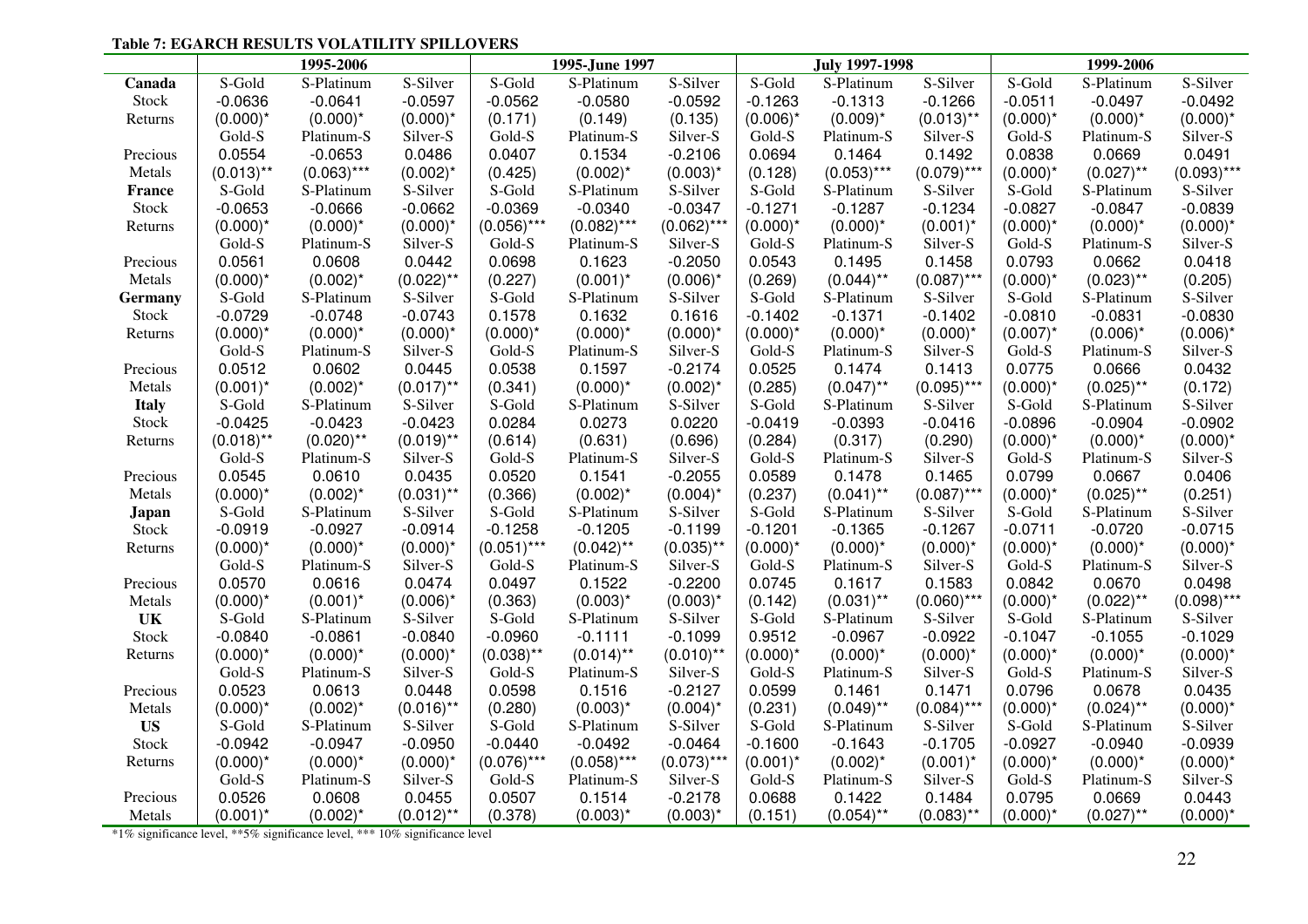#### **Table 8: EGARCH RESULTS ASYMMETRIC SPILLOVERS**

|                |             | 1995-2006                                                                   |             |             | 1995-June 1997 |             |              | <b>July 1997-1998</b> |              |             | 1999-2006   |             |
|----------------|-------------|-----------------------------------------------------------------------------|-------------|-------------|----------------|-------------|--------------|-----------------------|--------------|-------------|-------------|-------------|
| Canada         | S-Gold      | S-Platinum                                                                  | S-Silver    | S-Gold      | S-Platinum     | S-Silver    | S-Gold       | S-Platinum            | S-Silver     | S-Gold      | S-Platinum  | S-Silver    |
| Stock          | 0.9836      | 0.9829                                                                      | 0.9844      | 0.9277      | 0.9274         | 0.9306      | 0.9562       | 0.9545                | 0.9558       | 0.9894      | 0.9890      | 0.9895      |
| Returns        | $(0.000)^*$ | $(0.000)^*$                                                                 | $(0.000)^*$ | $(0.000)^*$ | $(0.000)^*$    | $(0.000)^*$ | $(0.000)^*$  | $(0.000)^*$           | $(0.000)^*$  | $(0.000)^*$ | $(0.000)^*$ | $(0.000)^*$ |
|                | Gold-S      | Platinum-S                                                                  | Silver-S    | Gold-S      | Platinum-S     | Silver-S    | Gold-S       | Platinum-S            | Silver-S     | Gold-S      | Platinum-S  | Silver-S    |
| Precious       | 0.9894      | 0.9800                                                                      | 0.9942      | 0.9596      | 0.9453         | $-0.2926$   | 0.7840       | 0.8492                | 0.4162       | 0.9855      | 0.9602      | 0.9924      |
| Metals         | $(0.000)^*$ | $(0.000)^*$                                                                 | $(0.000)^*$ | $(0.000)^*$ | $(0.000)^*$    | (0.379)     | $(0.000)^*$  | $(0.000)^*$           | $(0.030)$ ** | $(0.000)^*$ | $(0.000)^*$ | $(0.000)^*$ |
| <b>France</b>  | S-Gold      | S-Platinum                                                                  | S-Silver    | S-Gold      | S-Platinum     | S-Silver    | S-Gold       | S-Platinum            | S-Silver     | S-Gold      | S-Platinum  | S-Silver    |
| Stock          | 0.9875      | 0.9875                                                                      | 0.9875      | 0.9889      | 0.9882         | 0.9879      | 0.9452       | 0.9456                | 0.9489       | 0.9834      | 0.9834      | 0.9835      |
| Returns        | $(0.000)^*$ | $(0.000)^*$                                                                 | $(0.000)^*$ | $(0.000)^*$ | $(0.000)^*$    | $(0.000)^*$ | $(0.000)^*$  | $(0.000)^*$           | $(0.000)^*$  | $(0.000)^*$ | $(0.000)^*$ | $(0.000)^*$ |
|                | Gold-S      | Platinum-S                                                                  | Silver-S    | Gold-S      | Platinum-S     | Silver-S    | Gold-S       | Platinum-S            | Silver-S     | Gold-S      | Platinum-S  | Silver-S    |
| Precious       | 0.9905      | 0.9825                                                                      | 0.9944      | 0.9459      | 0.9443         | $-0.2901$   | 0.7429       | 0.8449                | 0.4360       | 0.9871      | 0.9614      | 0.9924      |
| Metals         | $(0.000)^*$ | $(0.000)^*$                                                                 | $(0.000)^*$ | $(0.000)^*$ | $(0.000)^*$    | (0.428)     | $(0.010)$ ** | $(0.000)^*$           | $(0.017)$ ** | $(0.000)^*$ | $(0.000)^*$ | $(0.000)^*$ |
| <b>Germany</b> | S-Gold      | S-Platinum                                                                  | S-Silver    | S-Gold      | S-Platinum     | S-Silver    | S-Gold       | S-Platinum            | S-Silver     | S-Gold      | S-Platinum  | S-Silver    |
| Stock          | 0.9812      | 0.9807                                                                      | 0.9809      | 0.8733      | 0.8657         | 0.8703      | 0.9556       | 0.9573                | 0.9563       | 0.9780      | 0.9774      | 0.9774      |
| Returns        | $(0.000)^*$ | $(0.000)^*$                                                                 | $(0.000)^*$ | $(0.000)^*$ | $(0.000)^*$    | $(0.000)^*$ | $(0.000)^*$  | $(0.000)^*$           | $(0.000)^*$  | $(0.000)^*$ | $(0.000)^*$ | $(0.000)^*$ |
|                | Gold-S      | Platinum-S                                                                  | Silver-S    | Gold-S      | Platinum-S     | Silver-S    | Gold-S       | Platinum-S            | Silver-S     | Gold-S      | Platinum-S  | Silver-S    |
| Precious       | 0.9904      | 0.9820                                                                      | 0.9945      | 0.9452      | 0.9430         | $-0.3135$   | 0.7428       | 0.8486                | 0.4623       | 0.9866      | 0.9601      | 0.9925      |
| Metals         | $(0.000)^*$ | $(0.000)^*$                                                                 | $(0.000)^*$ | $(0.000)^*$ | $(0.000)^*$    | (0.333)     | $(0.006)^*$  | $(0.000)^*$           | $(0.005)^*$  | $(0.000)^*$ | $(0.000)^*$ | $(0.000)^*$ |
| <b>Italy</b>   | S-Gold      | S-Platinum                                                                  | S-Silver    | S-Gold      | S-Platinum     | S-Silver    | S-Gold       | S-Platinum            | S-Silver     | S-Gold      | S-Platinum  | S-Silver    |
| Stock          | 0.9832      | 0.9838                                                                      | 0.9837      | 0.6769      | 0.6921         | 0.6877      | 0.9490       | 0.9506                | 0.9491       | 0.9775      | 0.9778      | 0.9778      |
| Returns        | $(0.000)^*$ | $(0.000)^*$                                                                 | $(0.000)^*$ | $(0.000)^*$ | $(0.000)^*$    | $(0.000)^*$ | $(0.000)^*$  | $(0.000)^*$           | $(0.000)^*$  | $(0.000)^*$ | $(0.000)^*$ | $(0.000)^*$ |
|                | Gold-S      | Platinum-S                                                                  | Silver-S    | Gold-S      | Platinum-S     | Silver-S    | Gold-S       | Platinum-S            | Silver-S     | Gold-S      | Platinum-S  | Silver-S    |
| Precious       | 0.9905      | 0.9822                                                                      | 0.9942      | 0.9504      | 0.9460         | $-0.3106$   | 0.7398       | 0.8554                | 0.4442       | 0.9861      | 0.9592      | 0.9922      |
| Metals         | $(0.000)^*$ | $(0.000)^*$                                                                 | $(0.000)^*$ | $(0.000)^*$ | $(0.000)^*$    | (0.363)     | $(0.011)$ ** | $(0.000)^*$           | $(0.014)$ ** | $(0.000)^*$ | $(0.000)^*$ | $(0.000)^*$ |
| Japan          | S-Gold      | S-Platinum                                                                  | S-Silver    | S-Gold      | S-Platinum     | S-Silver    | S-Gold       | S-Platinum            | S-Silver     | S-Gold      | S-Platinum  | S-Silver    |
| Stock          | 0.9642      | 0.9640                                                                      | 0.9645      | 0.9617      | 0.9651         | 0.9682      | 0.9777       | 0.9825                | 0.9803       | 0.9624      | 0.9628      | 0.9635      |
| Returns        | $(0.000)^*$ | $(0.000)^*$                                                                 | $(0.000)^*$ | $(0.000)^*$ | $(0.000)^*$    | $(0.000)^*$ | $(0.000)^*$  | $(0.000)^*$           | $(0.000)^*$  | $(0.000)^*$ | $(0.000)^*$ | $(0.000)^*$ |
|                | Gold-S      | Platinum-S                                                                  | Silver-S    | Gold-S      | Platinum-S     | Silver-S    | Gold-S       | Platinum-S            | Silver-S     | Gold-S      | Platinum-S  | Silver-S    |
| Precious       | 0.9894      | 0.9825                                                                      | 0.9942      | 0.9502      | 0.9462         | $-0.2889$   | 0.7381       | 0.8148                | 0.3453       | 0.9854      | 0.9634      | 0.9926      |
| Metals         | $(0.000)^*$ | $(0.000)^*$                                                                 | $(0.000)^*$ | $(0.000)^*$ | $(0.000)^*$    | (0.391)     | $(0.006)^*$  | $(0.000)^*$           | (0.238)      | $(0.000)^*$ | $(0.000)^*$ | $(0.000)^*$ |
| UK             | S-Gold      | S-Platinum                                                                  | S-Silver    | S-Gold      | S-Platinum     | S-Silver    | S-Gold       | S-Platinum            | S-Silver     | S-Gold      | S-Platinum  | S-Silver    |
| Stock          | 0.9890      | 0.9890                                                                      | 0.9892      | 0.7759      | 0.7607         | 0.7904      | 0.6980       | 0.9861                | 0.9851       | 0.9862      | 0.9862      | 0.9871      |
| Returns        | $(0.000)^*$ | $(0.000)^*$                                                                 | $(0.000)^*$ | $(0.000)^*$ | $(0.000)^*$    | $(0.000)^*$ | (0.172)      | $(0.000)^*$           | $(0.000)^*$  | $(0.000)^*$ | $(0.000)^*$ | $(0.000)^*$ |
|                | Gold-S      | Platinum-S                                                                  | Silver-S    | Gold-S      | Platinum-S     | Silver-S    | Gold-S       | Platinum-S            | Silver-S     | Gold-S      | Platinum-S  | Silver-S    |
| Precious       | 0.9906      | 0.9819                                                                      | 0.9943      | 0.9429      | 0.9463         | $-0.3043$   | 0.7371       | 0.8425                | 0.4404       | 0.9868      | 0.9573      | 0.9925      |
| Metals         | $(0.000)^*$ | $(0.000)^*$                                                                 | $(0.000)^*$ | $(0.000)^*$ | $(0.000)^*$    | (0.392)     | $(0.012)$ ** | $(0.000)^*$           | $(0.017)$ ** | $(0.000)^*$ | $(0.000)^*$ | $(0.000)^*$ |
| <b>US</b>      | S-Gold      | S-Platinum                                                                  | S-Silver    | S-Gold      | S-Platinum     | S-Silver    | S-Gold       | S-Platinum            | S-Silver     | S-Gold      | S-Platinum  | S-Silver    |
| Stock          | 0.9823      | 0.9825                                                                      | 0.9823      | 0.9736      | 0.9688         | 0.9699      | 0.9464       | 0.9411                | 0.9364       | 0.9909      | 0.9917      | 0.9917      |
| Returns        | $(0.000)^*$ | $(0.000)^*$                                                                 | $(0.000)^*$ | $(0.000)^*$ | $(0.000)^*$    | $(0.000)^*$ | $(0.000)^*$  | $(0.000)^*$           | $(0.000)^*$  | $(0.000)^*$ | $(0.000)^*$ | $(0.000)^*$ |
|                | Gold-S      | Platinum-S                                                                  | Silver-S    | Gold-S      | Platinum-S     | Silver-S    | Gold-S       | Platinum-S            | Silver-S     | Gold-S      | Platinum-S  | Silver-S    |
| Precious       | 0.9901      | 0.9823                                                                      | 0.9942      | 0.9450      | 0.9442         | $-0.3052$   | 0.7691       | 0.8461                | 0.4257       | 0.9866      | 0.9574      | 0.9925      |
| Metals         | $(0.000)^*$ | $(0.000)^*$                                                                 | $(0.000)^*$ | $(0.000)^*$ | $(0.000)^*$    | (0.355)     | $(0.001)^*$  | $(0.000)^*$           | $(0.025)$ ** | $(0.000)^*$ | $(0.000)^*$ | $(0.000)^*$ |
|                |             | *1% significance level, **5% significance level, *** 10% significance level |             |             |                |             |              |                       |              |             |             |             |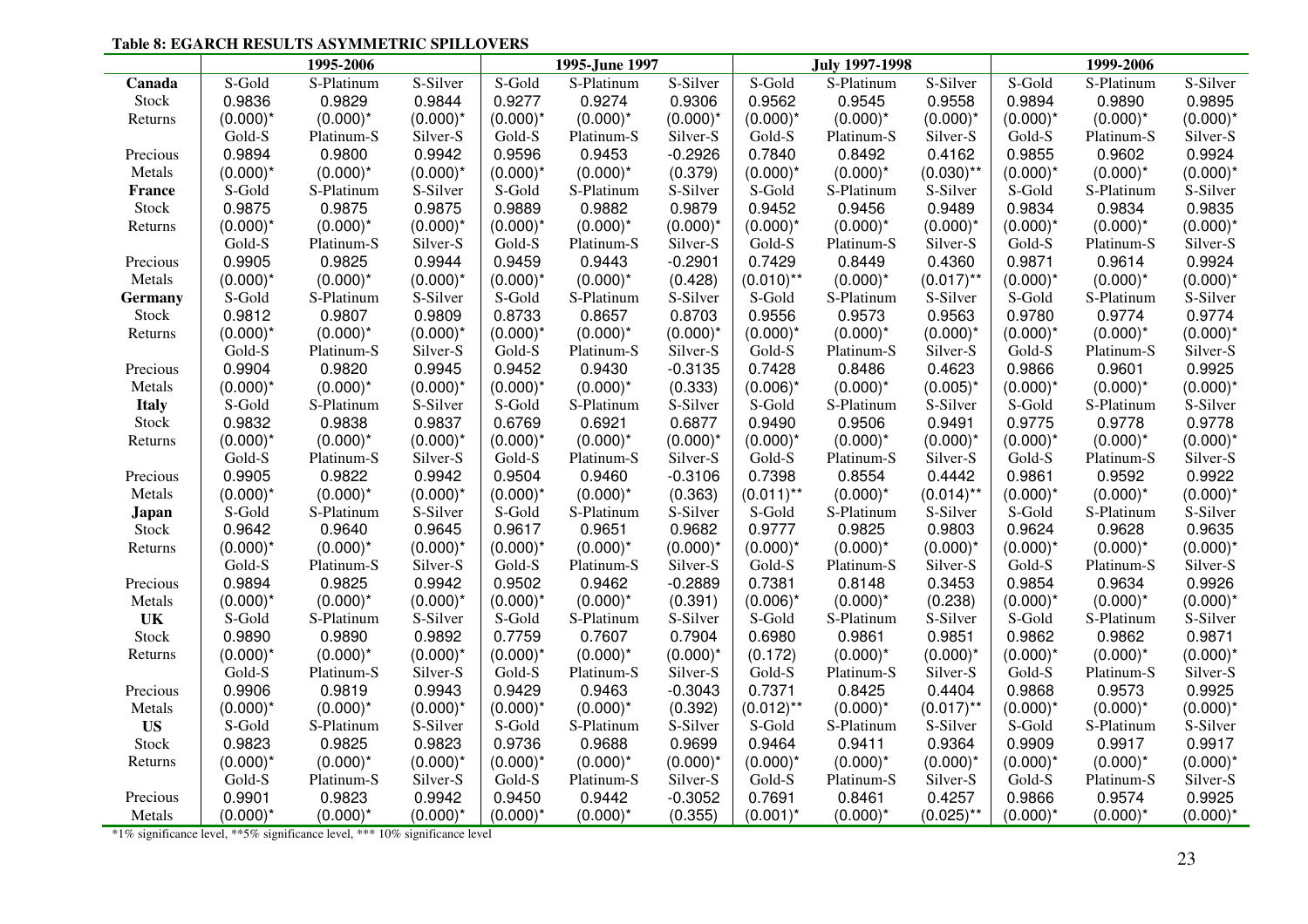|                                                                                                                                                                          |             | 1995-2006   |             |         | 1995-June 1997 |          |             | <b>July 1997-1998</b> |             |         | 1999-2006   |             |
|--------------------------------------------------------------------------------------------------------------------------------------------------------------------------|-------------|-------------|-------------|---------|----------------|----------|-------------|-----------------------|-------------|---------|-------------|-------------|
| Canada                                                                                                                                                                   |             |             |             |         |                |          |             |                       |             |         |             |             |
| <b>Stock Returns</b>                                                                                                                                                     | S-Gold      | S-Platinum  | S-Silver    | S-Gold  | S-Platinum     | S-Silver | S-Gold      | S-Platinum            | S-Silver    | S-Gold  | S-Platinum  | S-Silver    |
| $\rm{JB}$                                                                                                                                                                | 1071        | 1169        | 1134        | 109     | 119            | 120      | 487         | 428                   | 454         | 206     | 216         | 215         |
| LB(20)                                                                                                                                                                   | 47.902      | 50.422      | 49.472      | 34.801  | 34.125         | 32.454   | 45.096      | 50.804                | 49.627      | 19.685  | 20.635      | 20.601      |
|                                                                                                                                                                          | $(0.000)^*$ | $(0.000)^*$ | $(0.000)^*$ | (0.021) | (0.025)        | (0.039)  | $(0.001)^*$ | $(0.000)^*$           | $(0.000)^*$ | (0.478) | (0.419)     | (0.421)     |
| LB <sup>2</sup> (20)                                                                                                                                                     | 8.2302      | 7.6437      | 9.1782      | 12.082  | 13.346         | 12.77    | 5.6233      | 7.6326                | 7.4712      | 12.883  | 13.056      | 13.307      |
|                                                                                                                                                                          | (0.990)     | (0.994)     | (0.981)     | (0.913) | (0.862)        | (0.887)  | (0.999)     | (0.994)               | (0.995)     | (0.882) | (0.875)     | (0.864)     |
| Precious Metals                                                                                                                                                          | Gold-S      | Platinum-S  | Silver-S    | Gold-S  | Platinum-S     | Silver-S | Gold-S      | Platinum-S            | Silver-S    | Gold-S  | Platinum-S  | Silver-S    |
| JB                                                                                                                                                                       | 2979        | 1500        | 6479        | 225     | 155            | 571      | 38          | 45                    | 98          | 1408    | 1453        | 7172        |
| LB(20)                                                                                                                                                                   | 27.605      | 16.152      | 37.707      | 11.639  | 15.858         | 36.046   | 20.321      | 19.178                | 24.181      | 25.33   | 11.99       | 28.61       |
|                                                                                                                                                                          | (0.119)     | (0.707)     | (0.01)      | (0.928) | (0.725)        | (0.015)  | (0.438)     | (0.510)               | (0.235)     | (0.189) | (0.916)     | (0.096)     |
| LB <sup>2</sup> (20)                                                                                                                                                     | 21.191      | 8.8491      | 4.3797      | 25.748  | 11.536         | 22.004   | 20.287      | 14.942                | 32.614      | 15.925  | 9.5636      | 4.3493      |
|                                                                                                                                                                          | (0.386)     | (0.985)     | (1.000)     | (0.174) | (0.931)        | (0.340)  | (0.440)     | (0.780)               | (0.037)     | (0.721) | (0.975)     | (1.000)     |
| <b>Cross Products</b>                                                                                                                                                    |             |             |             |         |                |          |             |                       |             |         |             |             |
| LB(20)                                                                                                                                                                   | 30.43       | 23.33       | 32.037      | 15.925  | 22.643         | 9.5188   | 17.604      | 12.062                | 17.382      | 31.01   | 20.376      | 36.462      |
|                                                                                                                                                                          | (0.063)     | (0.273)     | (0.043)     | (0.721) | (0.307)        | (0.976)  | (0.613)     | (0.914)               | (0.628)     | (0.055) | (0.435)     | (0.014)     |
| LB <sup>2</sup> (20)                                                                                                                                                     | 0.6422      | 9.9602      | 3.447       | 15.205  | 17.702         | 4.0504   | 4.3876      | 1.0662                | 16.711      | 0.997   | 114.96      | 2.3441      |
|                                                                                                                                                                          | (1.000)     | (0.969)     | (1.000)     | (0.765) | (0.607)        | (1.000)  | (1.000)     | (1.000)               | (0.672)     | (1.000) | (0.000)     | (1.000)     |
| <b>France</b>                                                                                                                                                            |             |             |             |         |                |          |             |                       |             |         |             |             |
| <b>Stock Returns</b>                                                                                                                                                     | S-Gold      | S-Platinum  | S-Silver    | S-Gold  | S-Platinum     | S-Silver | S-Gold      | S-Platinum            | S-Silver    | S-Gold  | S-Platinum  | S-Silver    |
| $\rm{JB}$                                                                                                                                                                | 76          | 69          | 71          | 24      | 16             | 16       | 13          | 11                    | 14          | 52      | 47          | 48          |
| LB(20)                                                                                                                                                                   | 32.927      | 32.66       | 31.902      | 24.577  | 24.61          | 23.27    | 31.987      | 33.762                | 30.394      | 18.458  | 18.23       | 17.949      |
|                                                                                                                                                                          | (0.034)     | (0.037)     | (0.044)     | (0.218) | (0.217)        | (0.276)  | (0.043)     | (0.026)               | (0.064)     | (0.557) | (0.572)     | (0.591)     |
| LB <sup>2</sup> (20)                                                                                                                                                     | 28.953      | 26.959      | 27.719      | 28.547  | 26.873         | 25.71    | 11.215      | 12.364                | 11.533      | 34.801  | 32.163      | 32.573      |
|                                                                                                                                                                          | (0.089)     | (0.136)     | (0.116)     | (0.097) | (0.139)        | (0.176)  | (0.940)     | (0.903)               | (0.931)     | (0.021) | (0.042)     | (0.038)     |
| Precious Metals                                                                                                                                                          | Gold-S      | Platinum-S  | Silver-S    | Gold-S  | Platinum-S     | Silver-S | Gold-S      | Platinum-S            | Silver-S    | Gold-S  | Platinum-S  | Silver-S    |
| JB                                                                                                                                                                       | 2253        | 1468        | 7403        | 194     | 157            | 593      | 42          | 47                    | 102         | 1162    | 1249        | 7019        |
| LB(20)                                                                                                                                                                   | 29.211      | 16.397      | 31.84       | 14.539  | 15.441         | 32.647   | 18.163      | 19.014                | 21.457      | 22.597  | 12.283      | 23.049      |
|                                                                                                                                                                          | (0.084)     | (0.692)     | (0.045)     | (0.802) | (0.751)        | (0.037)  | (0.577)     | (0.521)               | (0.371)     | (0.309) | (0.906)     | (0.286)     |
| LB <sup>2</sup> (20)                                                                                                                                                     | 20.168      | 8.0838      | 4.3957      | 27.18   | 11.636         | 20.331   | 17.674      | 14.855                | 33.083      | 13.125  | 10.071      | 4.2372      |
|                                                                                                                                                                          | (0.447)     | (0.991)     | (1.000)     | (0.130) | (0.928)        | (0.437)  | (0.609)     | (0.785)               | (0.033)     | (0.872) | (0.967)     | (1.000)     |
| <b>Cross Products</b>                                                                                                                                                    |             |             |             |         |                |          |             |                       |             |         |             |             |
| LB(20)                                                                                                                                                                   | 29.677      | 23.09       | 30.152      | 23.27   | 22.503         | 14.452   | 21.831      | 16.357                | 30.394      | 20.563  | 22.103      | 29.015      |
|                                                                                                                                                                          | (0.075)     | (0.284)     | (0.067)     | (0.276) | (0.314)        | (0.807)  | (0.350)     | (0.694)               | (0.064)     | (0.423) | (0.335)     | (0.087)     |
| LB <sup>2</sup> (20)                                                                                                                                                     | 0.6263      | 35.475      | 74.836      | 3.2541  | 10.141         | 8.0354   | 51.826      | 14.835                | 12.884      | 0.5136  | 64.118      | 48.73       |
|                                                                                                                                                                          | (1.000)     | (0.018)     | $(0.000)^*$ | (1.000) | (0.966)        | (0.992)  | $(0.000)^*$ | (0.786)               | (0.882)     | (1.000) | $(0.000)^*$ | $(0.000)^*$ |
| * LB(20) and LB <sup>2</sup> (20) : In the cases where the coefficient is not significant is enough with increasing the number of lags and the coefficients become fine. |             |             |             |         |                |          |             |                       |             |         |             |             |

**Table 9 : Diagnostic Test on EGARCH models**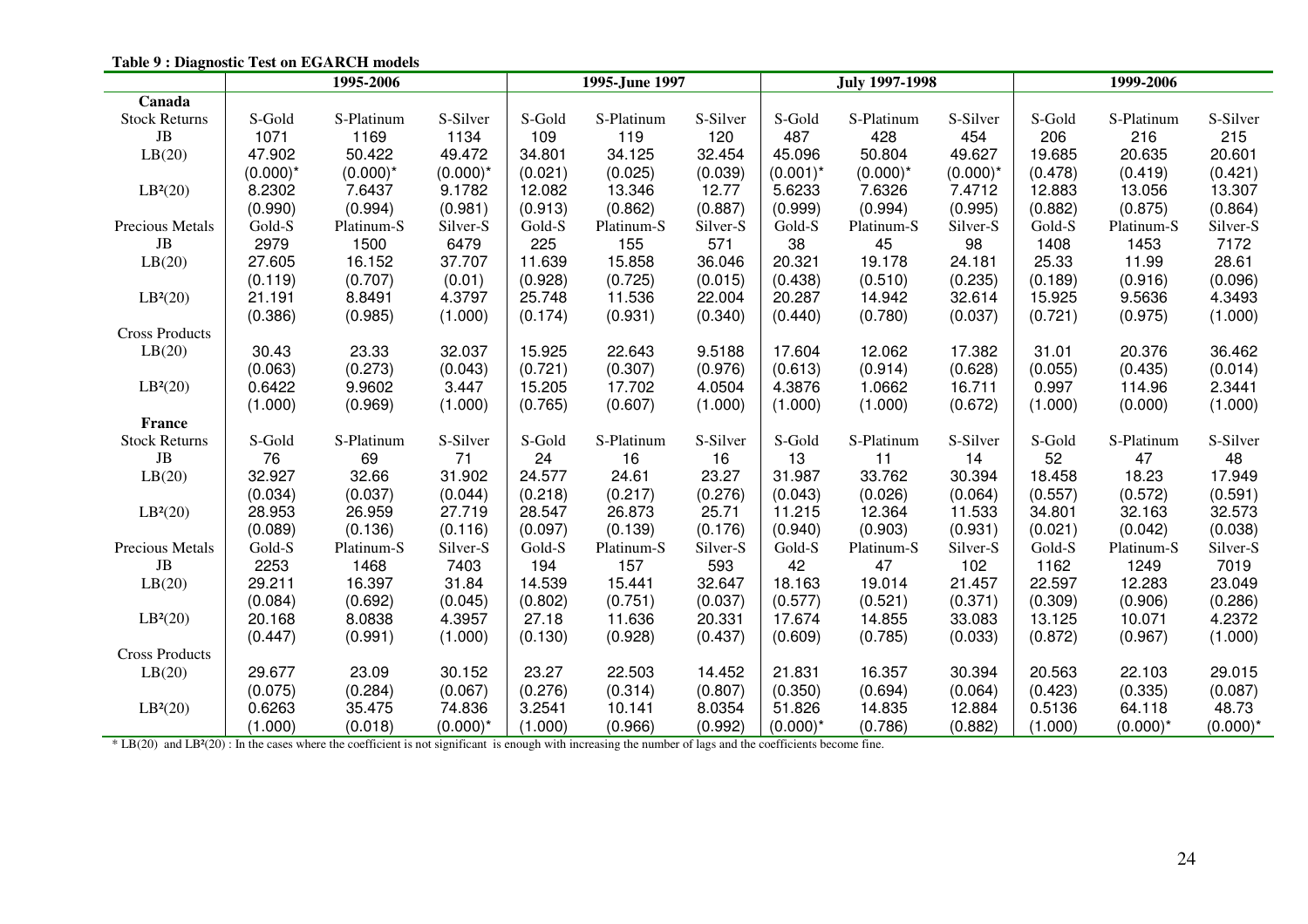|                                                                                                                                                                    |             | 1995-2006  |          |         | 1995-June 1997 |             |         | <b>July 1997-1998</b> |                | 1999-2006 |            |             |
|--------------------------------------------------------------------------------------------------------------------------------------------------------------------|-------------|------------|----------|---------|----------------|-------------|---------|-----------------------|----------------|-----------|------------|-------------|
| <b>Germany</b>                                                                                                                                                     |             |            |          |         |                |             |         |                       |                |           |            |             |
| <b>Stock Returns</b>                                                                                                                                               | S-Gold      | S-Platinum | S-Silver | S-Gold  | S-Platinum     | S-Silver    | S-Gold  | S-Platinum            | S-Silver       | S-Gold    | S-Platinum | S-Silver    |
| JB                                                                                                                                                                 | 94          | 95         | 96       | 28      | 29             | 28          | 6       | 6                     | $\overline{7}$ | 47        | 51         | 50          |
| LB(20)                                                                                                                                                             | 23.878      | 24.256     | 23.746   | 20.478  | 20.49          | 21.078      | 29.799  | 30.727                | 29.941         | 21.986    | 22.177     | 22.191      |
|                                                                                                                                                                    | (0.248)     | (0.231)    | (0.254)  | (0.428) | (0.428)        | (0.393)     | (0.073) | (0.059)               | (0.071)        | (0.341)   | (0.331)    | (0.330)     |
| LB <sup>2</sup> (20)                                                                                                                                               | 34.217      | 33.404     | 33.858   | 31.847  | 32.538         | 32.218      | 22.352  | 22.125                | 22.026         | 35.537    | 35.142     | 35.067      |
|                                                                                                                                                                    | (0.025)     | (0.030)    | (0.027)  | (0.061) | (0.038)        | (0.041)     | (0.322) | (0.334)               | (0.339)        | (0.017)   | (0.019)    | (0.020)     |
| Precious Metals                                                                                                                                                    | Gold-S      | Platinum-S | Silver-S | Gold-S  | Platinum-S     | Silver-S    | Gold-S  | Platinum-S            | Silver-S       | Gold-S    | Platinum-S | Silver-S    |
| JB                                                                                                                                                                 | 2256        | 1493       | 7225     | 246     | 152            | 577         | 44      | 46                    | 92             | 1177      | 1276       | 7092        |
| LB(20)                                                                                                                                                             | 27.848      | 16.525     | 32.765   | 11.649  | 15.291         | 33.348      | 17.743  | 18.202                | 21.753         | 22.849    | 12.435     | 24.197      |
|                                                                                                                                                                    | (0.113)     | (0.684)    | (0.036)  | (0.928) | (0.759)        | (0.031)     | (0.604) | (0.574)               | (0.354)        | (0.296)   | (0.900)    | (0.234)     |
| LB <sup>2</sup> (20)                                                                                                                                               | 20.734      | 8.1311     | 4.3352   | 26.024  | 10.849         | 22.87       | 17.862  | 15.144                | 33.326         | 14.128    | 9.5252     | 4.2405      |
|                                                                                                                                                                    | (0.413)     | (0.991)    | (1.000)  | (0.165) | (0.950)        | (0.295)     | (0.597) | (0.768)               | (0.031)        | (0.824)   | (0.976)    | (1.000)     |
| <b>Cross Products</b>                                                                                                                                              |             |            |          |         |                |             |         |                       |                |           |            |             |
| LB(20)                                                                                                                                                             | 38.27       | 23.44      | 35.069   | 22.777  | 22.014         | 27.477      | 23.476  | 13.956                | 22.425         | 27.958    | 29.206     | 31.309      |
|                                                                                                                                                                    | $(0.008)^*$ | (0.268)    | (0.020)  | (0.300) | (0.340)        | (0.122)     | (0.266) | (0.833)               | (0.318)        | (0.110)   | (0.084)    | (0.051)     |
| LB <sup>2</sup> (20)                                                                                                                                               | 1.9285      | 11.687     | 17.88    | 24.216  | 0.9345         | 46.635      | 30.807  | 12.365                | 6.4189         | 1.9547    | 9.2439     | 26.16       |
|                                                                                                                                                                    | (1.000)     | (0.926)    | (0.595)  | (0.233) | (1.000)        | $(0.001)^*$ | (0.058) | (0.903)               | (0.998)        | (1.000)   | (0.980)    | (0.161)     |
| <b>Italy</b>                                                                                                                                                       |             |            |          |         |                |             |         |                       |                |           |            |             |
| <b>Stock Returns</b>                                                                                                                                               | S-Gold      | S-Platinum | S-Silver | S-Gold  | S-Platinum     | S-Silver    | S-Gold  | S-Platinum            | S-Silver       | S-Gold    | S-Platinum | S-Silver    |
| JB                                                                                                                                                                 | 240         | 254        | 240      | 25      | 21             | 22          | 3       | $\overline{2}$        | 3              | 103       | 106        | 107         |
| LB(20)                                                                                                                                                             | 26.026      | 26.828     | 26.026   | 17.322  | 19.644         | 18.632      | 28.145  | 27.429                | 28.031         | 16.092    | 16.756     | 16.803      |
|                                                                                                                                                                    | (0.165)     | (0.140)    | (0.165)  | (0.632) | (0.480)        | (0.546)     | (0.106) | (0.124)               | (0.109)        | (0.711)   | (0.669)    | (0.666)     |
| LB <sup>2</sup> (20)                                                                                                                                               | 21.266      | 21.548     | 21.266   | 12.632  | 12.871         | 11.265      | 27.768  | 28.003                | 27.578         | 12.865    | 12.176     | 12.047      |
|                                                                                                                                                                    | (0.382)     | (0.366)    | (0.382)  | (0.893) | (0.883)        | (0.939)     | (0.115) | (0.109)               | (0.120)        | (0.883)   | (0.910)    | (0.914)     |
| Precious Metals                                                                                                                                                    | Gold-S      | Platinum-S | Silver-S | Gold-S  | Platinum-S     | Silver-S    | Gold-S  | Platinum-S            | Silver-S       | Gold-S    | Platinum-S | Silver-S    |
| JB                                                                                                                                                                 | 2324        | 1551       | 2324     | 213     | 161            | 22          | 41      | 46                    | 103            | 1119      | 1316       | 7474        |
| LB(20)                                                                                                                                                             | 30.176      | 16.891     | 30.176   | 14.861  | 15.96          | 34.612      | 17.261  | 18.165                | 21.868         | 22.857    | 12.598     | 25.205      |
|                                                                                                                                                                    | (0.067)     | (0.660)    | (0.067)  | (0.784) | (0.719)        | (0.022)     | (0.636) | (0.577)               | (0.348)        | (0.296)   | (0.894)    | (0.194)     |
| LB <sup>2</sup> (20)                                                                                                                                               | 20.715      | 7.7196     | 20.715   | 27.1    | 11.289         | 23.208      | 17.442  | 15.377                | 34.057         | 13.84     | 9.6315     | 4.0524      |
|                                                                                                                                                                    | (0.414)     | (0.994)    | (0.414)  | (0.132) | (0.938)        | (0.279)     | (0.624) | (0.754)               | (0.026)        | (0.839)   | (0.974)    | (1.000)     |
| <b>Cross Products</b>                                                                                                                                              |             |            |          |         |                |             |         |                       |                |           |            |             |
| LB(20)                                                                                                                                                             | 35.759      | 18.383     | 35.759   | 23.04   | 10.169         | 21.547      | 20.617  | 17.154                | 32.695         | 28.467    | 25.252     | 38.69       |
|                                                                                                                                                                    | (0.016)     | (0.562)    | (0.016)  | (0.287) | (0.965)        | (0.366)     | (0.420) | (0.643)               | (0.036)        | (0.099)   | (0.192)    | $(0.007)^*$ |
| LB <sup>2</sup> (20)                                                                                                                                               | 1.563       | 8.6148     | 1.563    | 20.079  | 1.9086         | 19.582      | 12.014  | 18.645                | 8.1558         | 1.0599    | 3.3146     | 17.162      |
|                                                                                                                                                                    | (1.000)     | (0.987)    | (1.000)  | (0.453) | (1.000)        | (0.484)     | (0.916) | (0.545)               | (0.991)        | (1.000)   | (1.000)    | (0.642)     |
| * LB(20) and LB <sup>2</sup> (20) : In the cases where the coefficient is not significant there is only need of adding more lags and the coefficients become fine. |             |            |          |         |                |             |         |                       |                |           |            |             |

**Table 10 : Diagnostic Test on EGARCH models**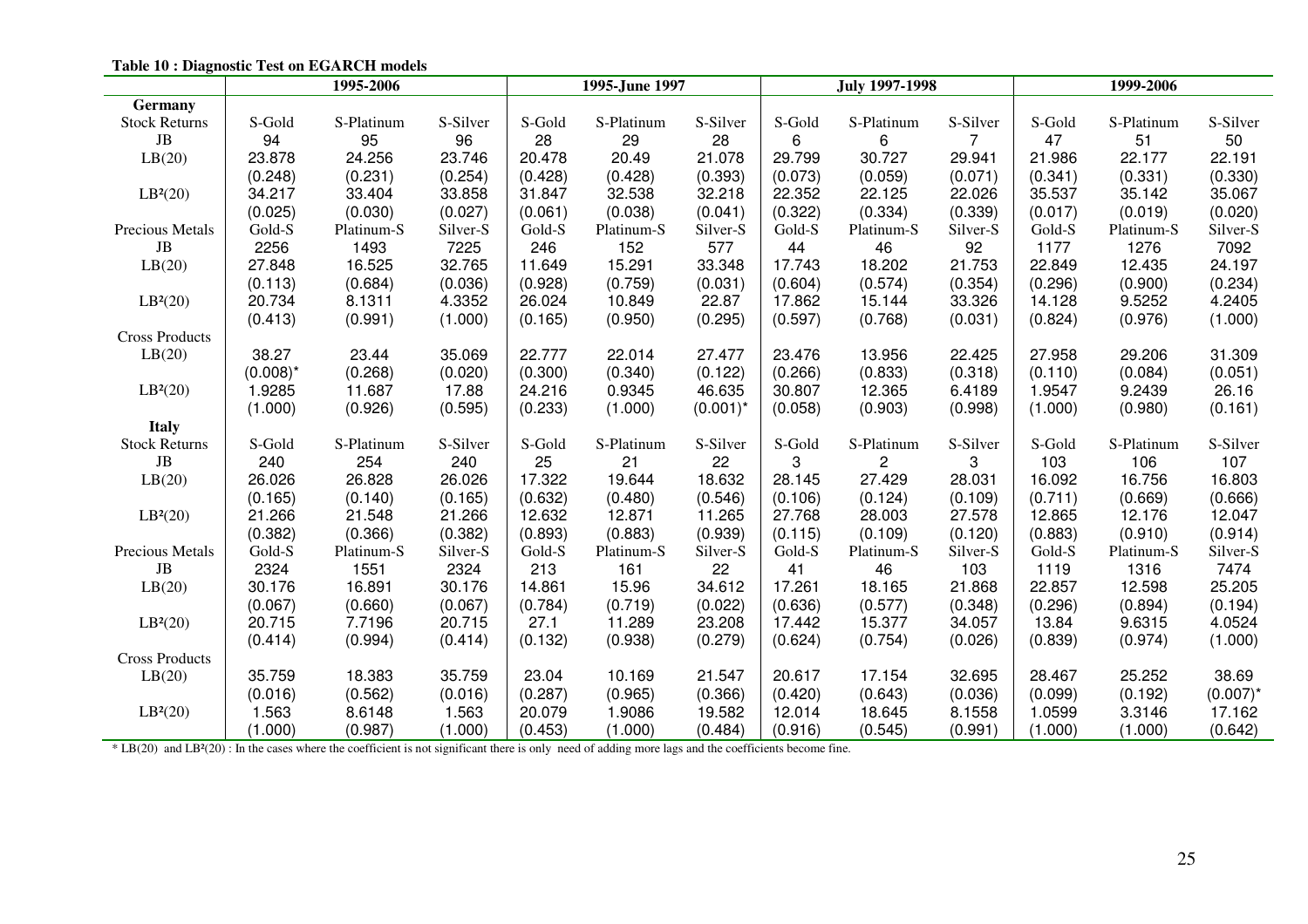| tusiv 11 i Diughoshe 1 tot on EGI htera mouens                                                                                                                     |         | 1995-2006  |          |         | 1995-June 1997 |          |              | <b>July 1997-1998</b> |             | 1999-2006 |            |          |
|--------------------------------------------------------------------------------------------------------------------------------------------------------------------|---------|------------|----------|---------|----------------|----------|--------------|-----------------------|-------------|-----------|------------|----------|
| Japan                                                                                                                                                              |         |            |          |         |                |          |              |                       |             |           |            |          |
| <b>Stock Returns</b>                                                                                                                                               | S-Gold  | S-Platinum | S-Silver | S-Gold  | S-Platinum     | S-Silver | S-Gold       | S-Platinum            | S-Silver    | S-Gold    | S-Platinum | S-Silver |
| $\rm{JB}$                                                                                                                                                          | 430     | 475        | 480      | 311     | 344            | 325      | 21           | 6                     | 6           | 117       | 116        | 121      |
| LB(20)                                                                                                                                                             | 9.2276  | 8.6475     | 8.6268   | 16.402  | 17.076         | 15.978   | 16.731       | 17.378                | 17.03       | 8.9625    | 8.523      | 8.4713   |
|                                                                                                                                                                    | (0.980) | (0.987)    | (0.987)  | (0.691) | (0.648)        | (0.718)  | (0.670)      | (0.628)               | (0.651)     | (0.983)   | (0.988)    | (0.988)  |
| LB <sup>2</sup> (20)                                                                                                                                               | 10.866  | 9.716      | 9.737    | 5.5449  | 5.6498         | 6.3459   | 23.146       | 24.205                | 22.168      | 18.93     | 17.736     | 19.115   |
|                                                                                                                                                                    | (0.950) | (0.973)    | (0.973)  | (0.999) | (0.999)        | (0.998)  | (0.282)      | (0.234)               | (0.331)     | (0.526)   | (0.605)    | (0.514)  |
| Precious Metals                                                                                                                                                    | Gold-S  | Platinum-S | Silver-S | Gold-S  | Platinum-S     | Silver-S | Gold-S       | Platinum-S            | Silver-S    | Gold-S    | Platinum-S | Silver-S |
| JB                                                                                                                                                                 | 2781    | 1534       | 6968     | 243     | 153            | 544      | 39           | 45                    | 97          | 1376      | 1342       | 6657     |
| LB(20)                                                                                                                                                             | 27.825  | 16.405     | 35.218   | 12.619  | 15.622         | 33.721   | 20.218       | 18.318                | 22.283      | 25.213    | 12.025     | 28.849   |
|                                                                                                                                                                    | (0.114) | (0.691)    | (0.019)  | (0.893) | (0.740)        | (0.028)  | (0.444)      | (0.566)               | (0.325)     | (0.193)   | (0.915)    | (0.091)  |
| LB <sup>2</sup> (20)                                                                                                                                               | 21.539  | 8.4573     | 4.4437   | 26.936  | 11.003         | 23.237   | 18.669       | 14.868                | 32.204      | 16.037    | 10.477     | 4.5077   |
|                                                                                                                                                                    | (0.366) | (0.988)    | (1.000)  | (0.137) | (0.946)        | (0.277)  | (0.543)      | (0.784)               | (0.041)     | (0.714)   | (0.959)    | (1.000)  |
| <b>Cross Products</b>                                                                                                                                              |         |            |          |         |                |          |              |                       |             |           |            |          |
| LB(20)                                                                                                                                                             | 33.738  | 10.768     | 20.294   | 11.086  | 12.636         | 18.492   | 27.736       | 31.413                | 17.383      | 31.802    | 7.2531     | 23.996   |
|                                                                                                                                                                    | (0.028) | (0.952)    | (0.440)  | (0.944) | (0.892)        | (0.555)  | (0.116)      | (0.050)               | (0.628)     | (0.045)   | (0.996)    | (0.243)  |
| LB <sup>2</sup> (20)                                                                                                                                               | 10.352  | 9.5029     | 2.8882   | 10.332  | 7.7845         | 8.7577   | 1.8577       | 28.343                | 13.599      | 16.829    | 5.3342     | 5.0117   |
|                                                                                                                                                                    | (0.961) | (0.976)    | (1.000)  | (0.962) | (0.993)        | (0.986)  | (0.997)      | (0.102)               | (0.850)     | (0.664)   | (1.000)    | (1.000)  |
| UK                                                                                                                                                                 |         |            |          |         |                |          |              |                       |             |           |            |          |
| <b>Stock Returns</b>                                                                                                                                               | S-Gold  | S-Platinum | S-Silver | S-Gold  | S-Platinum     | S-Silver | S-Gold       | S-Platinum            | S-Silver    | S-Gold    | S-Platinum | S-Silver |
| JB                                                                                                                                                                 | 134     | 121        | 134      | 8       | 6              | 5        | $\mathbf{2}$ | 3                     | 3           | 160       | 153        | 191      |
| LB(20)                                                                                                                                                             | 25.101  | 25.353     | 25.179   | 30.588  | 29.142         | 29.079   | 44.207       | 43.167                | 42.754      | 14.509    | 14.687     | 15.598   |
|                                                                                                                                                                    | (0.198) | (0.188)    | (0.195)  | (0.061) | (0.085)        | (0.086)  | $(0.001)^*$  | $(0.002)^*$           | $(0.002)^*$ | (0.804)   | (0.794)    | (0.741)  |
| LB <sup>2</sup> (20)                                                                                                                                               | 22.017  | 21.648     | 20.832   | 27.865  | 27.058         | 25.77    | 16           | 15.18                 | 15.468      | 20.023    | 20.186     | 17.865   |
|                                                                                                                                                                    | (0.340) | (0.360)    | (0.407)  | (0.113) | (0.134)        | (0.174)  | (0.717)      | (0.766)               | (0.749)     | (0.456)   | (0.446)    | (0.596)  |
| Precious Metals                                                                                                                                                    | Gold-S  | Platinum-S | Silver-S | Gold-S  | Platinum-S     | Silver-S | Gold-S       | Platinum-S            | Silver-S    | Gold-S    | Platinum-S | Silver-S |
| JB                                                                                                                                                                 | 2346    | 1506       | 6851     | 205     | 162            | 576      | 40           | 47                    | 100         | 1228      | 1341       | 6571     |
| LB(20)                                                                                                                                                             | 25.796  | 16.71      | 32.218   | 14.183  | 15.63          | 33.54    | 17.02        | 18.572                | 21.978      | 23.64     | 12.64      | 24.007   |
|                                                                                                                                                                    | (0.173) | (0.672)    | (0.041)  | (0.821) | (0.739)        | (0.029)  | (0.652)      | (0.550)               | (0.342)     | (0.258)   | (0.892)    | (0.242)  |
| LB <sup>2</sup> (20)                                                                                                                                               | 23.247  | 7.8685     | 4.8847   | 27.823  | 11.166         | 22.618   | 17.839       | 15.402                | 32.746      | 16.328    | 9.577      | 4.5703   |
|                                                                                                                                                                    | (0.277) | (0.993)    | (1.000)  | (0.114) | (0.942)        | (0.308)  | (0.598)      | (0.753)               | (0.036)     | (0696)    | (0.975)    | (1.000)  |
| <b>Cross Products</b>                                                                                                                                              |         |            |          |         |                |          |              |                       |             |           |            |          |
| LB(20)                                                                                                                                                             | 28.836  | 18.418     | 28.298   | 26.126  | 32.113         | 18.233   | 30.384       | 17.564                | 33.568      | 19.261    | 10.146     | 17.756   |
|                                                                                                                                                                    | (0.091) | (0.560)    | (0.103)  | (0.162) | (0.042)        | (0.572)  | (0.064)      | (0.616)               | (0.029)     | (0.505)   | (0.965)    | (0.603)  |
| LB <sup>2</sup> (20)                                                                                                                                               | 0.5646  | 4.6775     | 3.145    | 7.4426  | 9.3828         | 3.4381   | 13.913       | 10.767                | 35.088      | 0.4486    | 3.6424     | 1.0646   |
|                                                                                                                                                                    | (1.000) | (1.000)    | (1.000)  | (0.995) | (0.978)        | (1.000)  | (0.835)      | (0.952)               | (0.020)     | (1.000)   | (1.000)    | (1.000)  |
| * LB(20) and LB <sup>2</sup> (20) : In the cases where the coefficient is not significant there is only need of adding more lags and the coefficients become fine. |         |            |          |         |                |          |              |                       |             |           |            |          |

# **Table 11 : Diagnostic Test on EGARCH models**